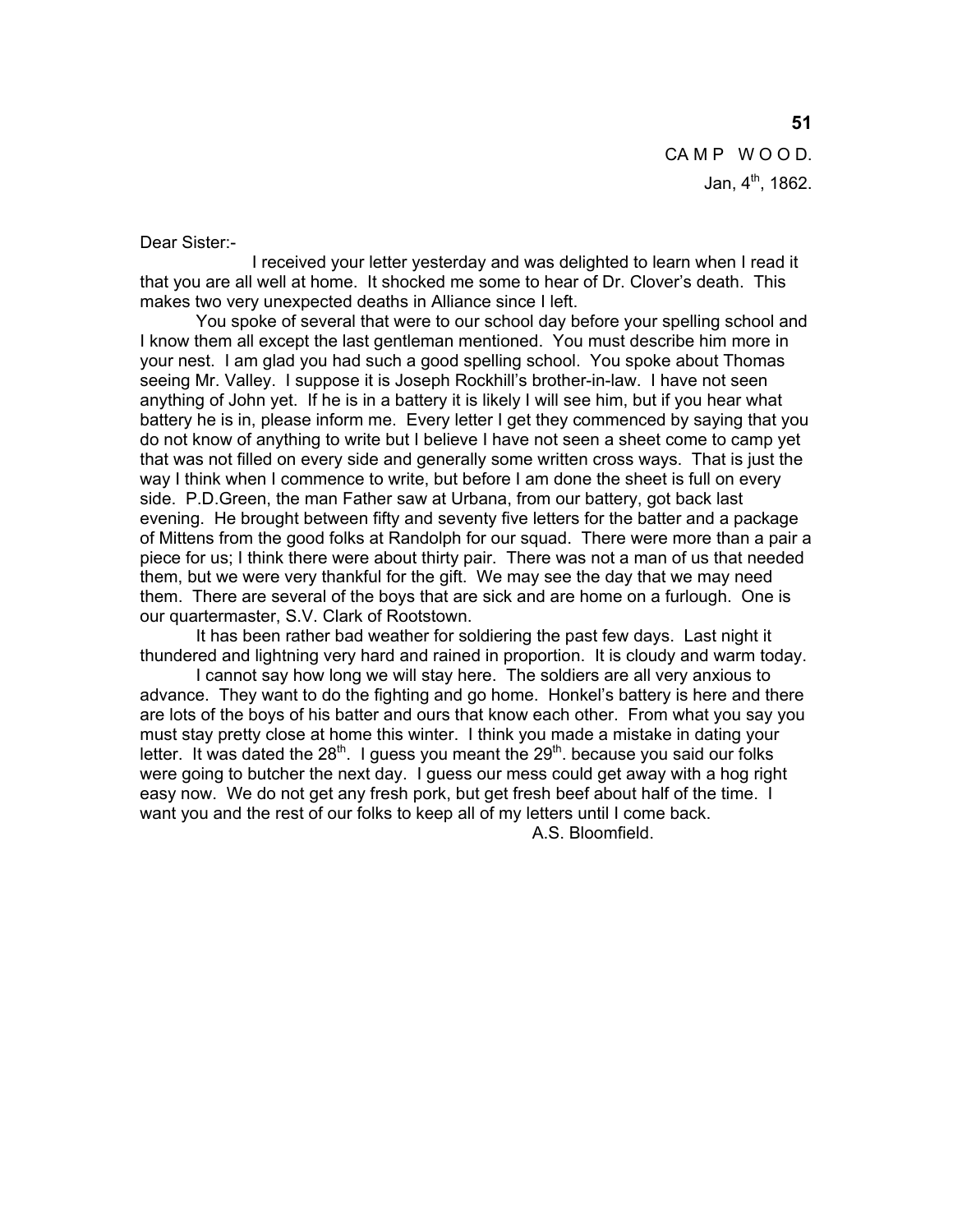CAMP WOOD. Jan,  $5^{th}$ , 1862.

Dear Sister:-

 I thought that maybe I could fill one sheet more today. This will go out tomorrow morning. It is a very disagreeable day, freezing and raining. I have just come from the river. It is about as far from our camp as Biles' are from our house. We carry all of our water from there and it is to be carried up a larger hill than you ever saw, and there are others that have to carry it twice as far. The river has risen seventeen feet since yesterday morning. The bridge that the government first build across was washed away about three this morning. There was a company of soldiers there to watch it and they saved all the timber. The pontoon bridge is all right yet. And if it had not been such bad weather for the last three or four days the cars would have crossed the river today. There is but one more bent to be put up and I guess that will be up before night. Busniness goes on here Sunday just as on week days with the exception of drilling. Our men have taken possession of a steam saw mill here and are sawing on it every day for the government. Asahel and some of the other boys were at the station today after rations. The quartermaster says they issue forty thousand rations every day, so there are forty thousand soldiers at this point, and they are all within a square of two miles each way. At Bacon Creek eight miles from here there is another camp of about the same size.

 Father wanted to know of me how many there were in this division. I could not tell him then, but I think there is about seventy-five thousand at this time. It seems to me we ought to be moving in a few days, but maybe it is for the best. There are a great many big men figuring on the best way to manage this army and a little mismanagement might be the cause of the loss of hundreds of lives. There seems to be a calm among the armies for the last week or ten days. One day last week there was a mail went out of this battery of two hundred and eighty letters and fifty papers, and some days we get about as large a one. Bob is writing, Asahel is on guard, Lewis and Charley Campbell are playing checkers. Lewis is not as fat as old Stallsmith. Bob looks—you know how Bob looks. He is not a bit slimmer than he used to be. No more at present.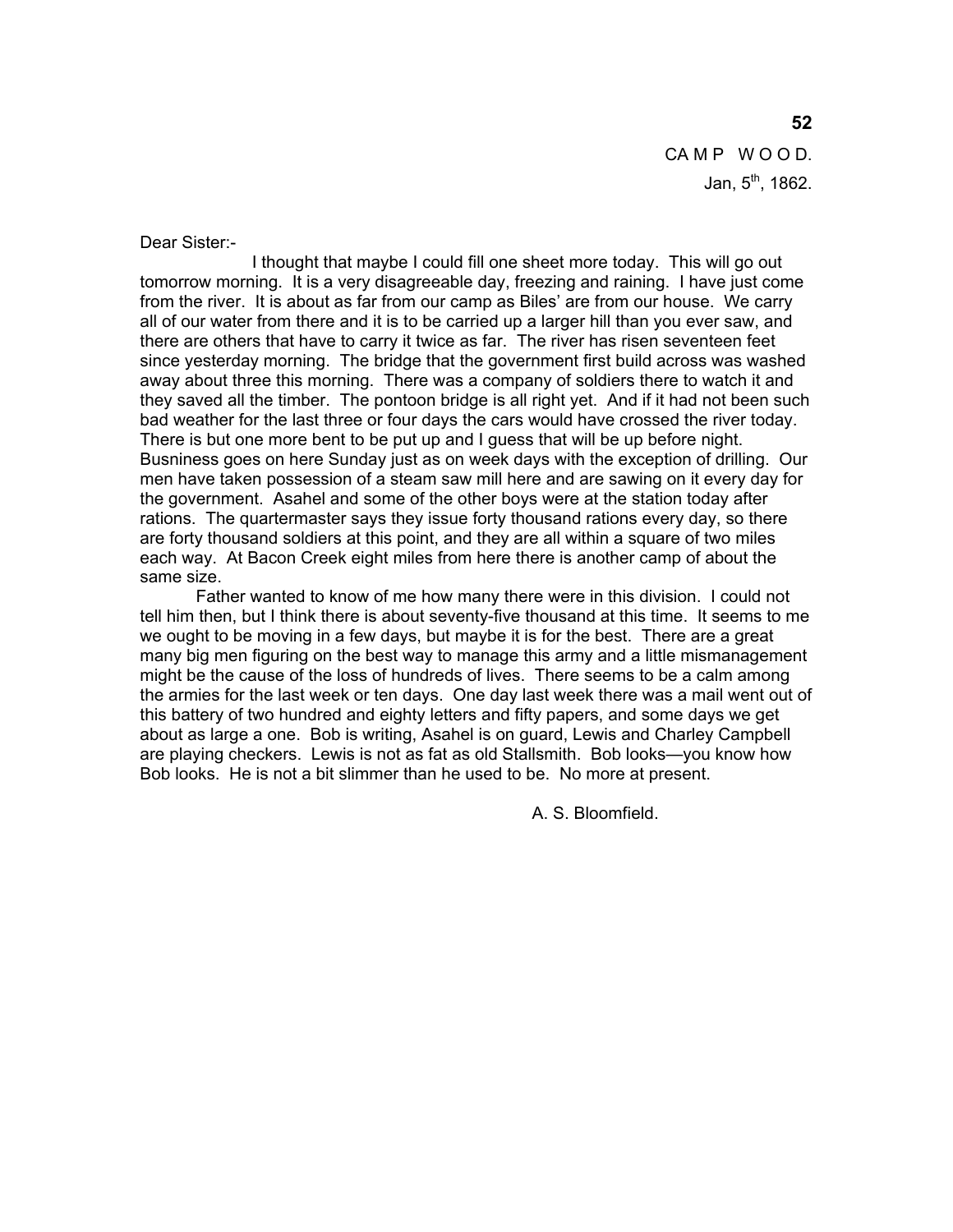# CAMP WOOD. Jany 18, 1862.

#### Respected Father:-

 I received your welcome letter this afternoon. Have written one sheet to Celestine. I don't know when I am going to get it started. I am very glad to know there is a patriotic feeling among the people of the North when Old England talks of pitching in; it has mostly died away from what I can learn from the papers. If it had such an effect on the citizens as it had on the army, the army would be doubled in strength, if they would take the volunteers, and a great deal quicker than this army raised. Nearly every man says he would like no better fun than to get a fight with Old England if they will just wait till we get the rebels cleaned out. If it should take three years we will be ready for them, and I hear lots of the boys say, they will enlist for ten years if wanted. I think they had better wait till our army is a little smaller. I see in the papers today that they have heard from Mason and Slidel. It was thought, yes, I hoped, the boat was lost in the storm. There has been a long lull in the army but at last they have begun to move, and now I am in hopes that some great victories will be gained that the papers have been saying would be gained or lost in a few days. There is not going to be another Bull's Run disaster in this campaign, and I guess the rebels are beginning to think so. I suppose you have heard long before this reaches you of the fleets that started which certainly will meet laurels ere ten days pass. Col. Garfield has been doing big things in the Eastern part of the state. We heard that we were going to stay here until the first of March and we are beginning to believe that it is so. We think the fleet that is going up the Cumberland River into Tennessee will surround Bowing Green and then old Buckner will have to fight, surrender, or make a speedy retreat in a few days. The report is that this is their weakest point; if so, I am thinking he will be in a tight place. There have some of the soldiers out of this camp been moved up on the left wing. It is twelve miles up the river on the other turnpike. Some think if Buckner ever fights any he will do it right here; and it looks that way. Our men have been very busy for the last ten days building brestworks on the other side of the river. They are built out of logs, with a deep ditch on the outside, so it is proof against cavalry; there are some rifle pits. There is over a mile of it. The ground on the other side is very favorable for our men; the land rises to the heighth of about a hundred feet from the river and is tolerably level for about three quarters of a mile back, and then the ground rises to a very high and rocky hill. This is all of one half of a mile farther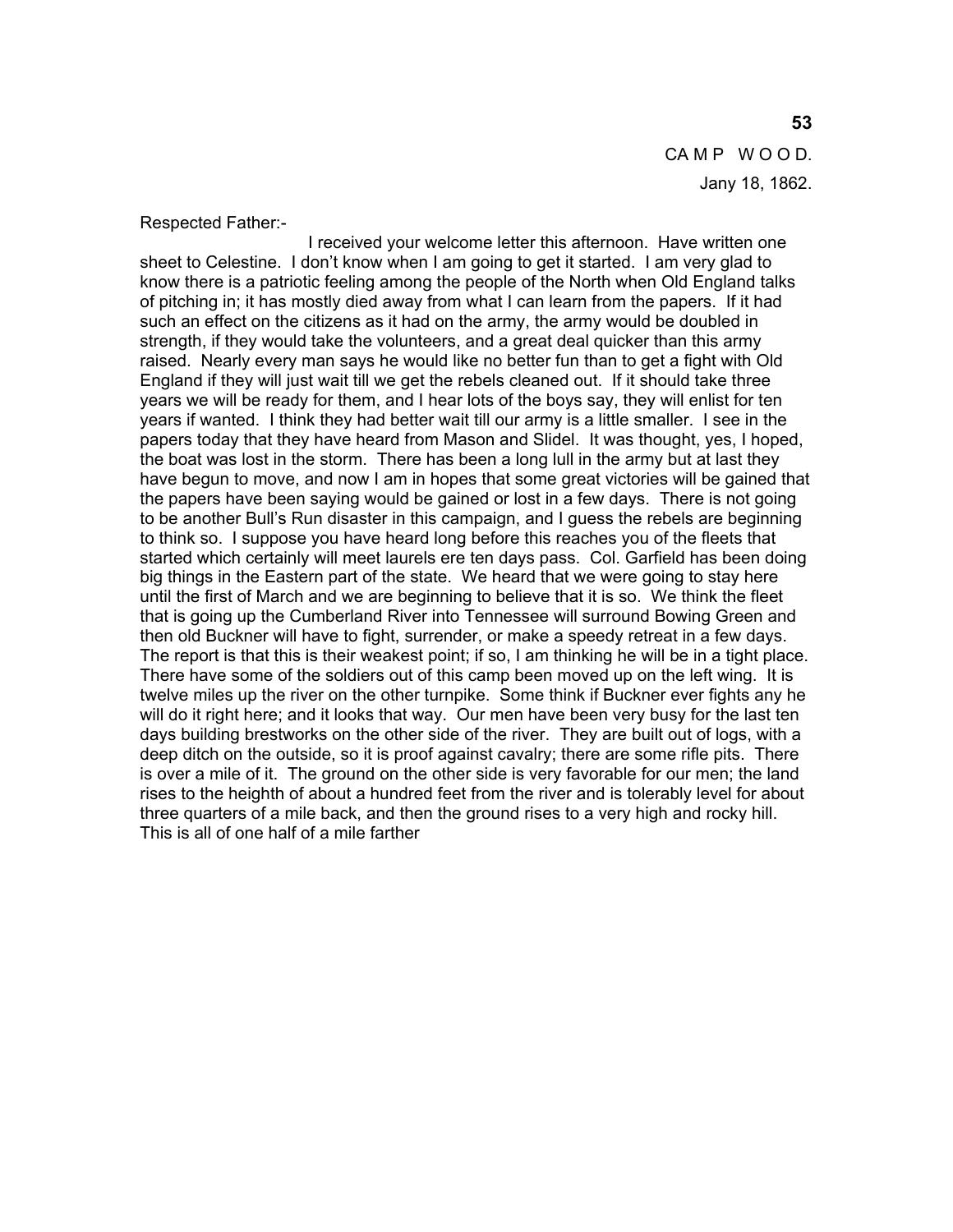so you see they cant hurt our camp if they were to get possession of the hill; and they cant come this side, or they will get shelled from our guns. There is a strip of wood of a hundred and sixty acres that lies at the foot of the hill and about thirty rods from our breastworks and rifle pits. As soon as the works are finished, these woods are to be slashed down; in fact they have about half of them chopped now.

#### Sunday Morning, before breakfast.

 It has quit raining at last and cleared up warm. It has rained thirty six hours some of the time very hard with heavy thunder. Day before yesterday the pickets sent in a messenger, with a report that the enemy were coming with considerable of a force. So there was one brigade ordered over on double quick, and we had our horses harnessed, ready for any emergency; but we were nicely fooled. The day before two regiments have been sent out to reconnoiter and they were coming back. The pickets thought they were the enemy. Night before last we heard cannonading in the direction of Columbus, but that is so far we did not think it possible that it was there. It is very warm and pleasant this morning, and fields on the other side of the river look very green and nice where they have not been tramped. None of you have ever said whether you got any papers from me—I have sent quite a number. I had quite a nice visit with James Michener since he came back. I got vaccinated a few days ago, but I guess it isn't going to take. I have not heard of any smallpox in this camp yet. I learn that Steadman's Company has got it. Gen'l Buell is having a house put up for his headquarters; he is going to move down from Louisville. They are also putting up a large house for the storage of army supplies. We are doing just what the rebels did before we came here; and that is cutting all of the timber on this side of the river that was in the range of their guns from the other side. The timber they cut stood along on the bank of the river where it was so rocky that land never could be cultivated. I am glad they went to the trouble or we would have had to have done it, and it was cut down some time ago it has gotten dried out enough to make good wood. 80 cavalry have just crossed the river. These are the first that have crossed at this point. I expect they will get into a skirmish. Our pickets see the rebel cavalry most every day—They say 300 today. Gen'l McCook has gone over with them. The best barn that I have seen in this state with the exception of those in Louisville was about as good as Elijah Price's; it was near Camp Nevin; about onehalf of the farms have no bars on them, and one half of the rest are no better than that shed of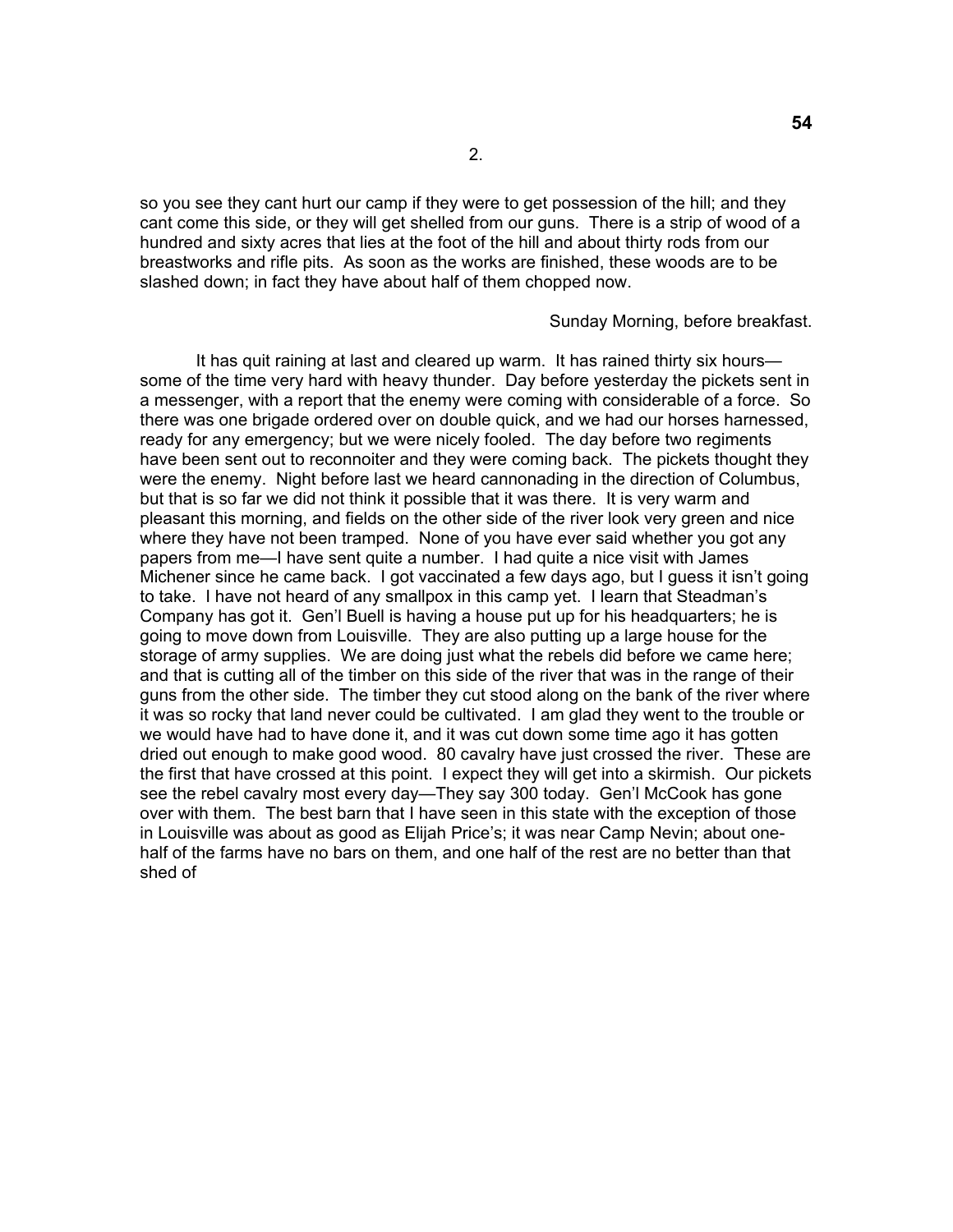Louis Winders. They seem to have no enterprise or life about them, or only as stimulated by tobacco or whiskey. They wear their hair very long; generally shave their faces clean, and are the darker complection than the people of the northern states. They don't seem to have an occasion to talk with any one; rather prefer to stand around and look on. In fact they are but very little above their slaves from what I can learn. If the degredation of the slave states are as much worse as we go South, I think it will be indescribable; it cant be anything but slavery that has cursed this state. It certainly is healthy and has good water privileges. I haven't seen any coal yet but I learn there is good coal in the state. We have gone through the poorest part of the state and they say it is a very nice place around Bowling Green. If the time every comes when these hills are in a state of cultivation as those are around Cincinnati, this certainly will be one of the finest places in the world. I would not wonder if I would be considerable of a mountaineer by the time the war closes. I guess when you have read what I have written this time you will be tired of reading war news. I thought it would be better to put it into two different envelopes as it would take two stamps. You may be some troubled to make these sheets come together right. No more ar present. From your son.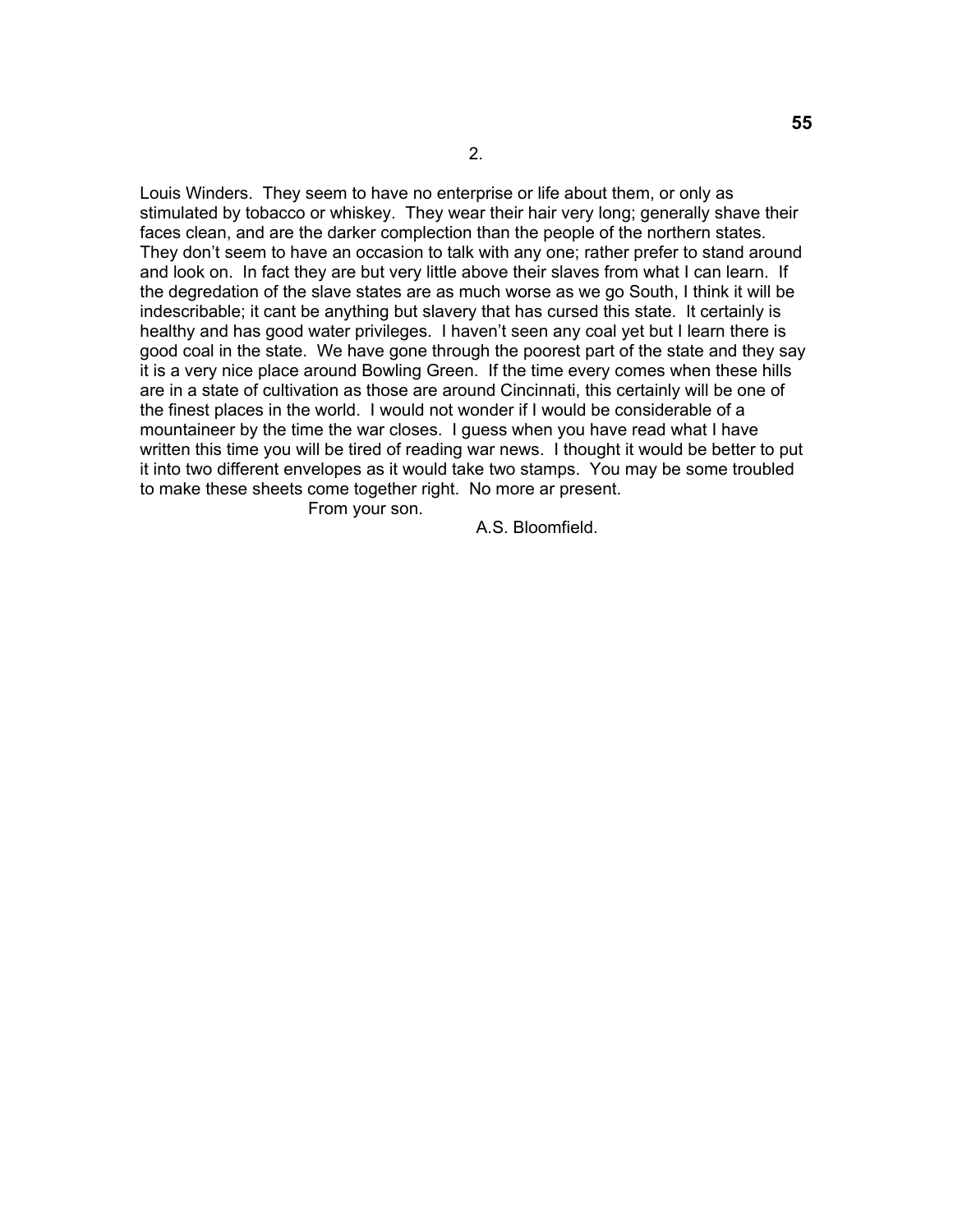CAMP WOOD. Jan, 18th, 1862.

Respected Sister:-

 I received your letter today and was delighted to hear from you. I was a little surprised to hear of Aunt Rachael's death. I had received a letter from John Taylor last Thursday., and he wrote after he had been to the funeral. I had begun to think there had been something wrong at home because I had not received a letter from any of you for over two weeks. We are all well and getting fat and lazy. I weigh one hundred and forty-five pounds. This is more than I ever weighed before.

 It has rained almost every day in this month, and when it is going to quit I cannot tell, as it has been pouring down for the last twenty four hours and no signs of quiting yet. I wish you could come down here and go through camp and see the mud. It would look rather hard to you. I expect we have the very best spot for our camp of any. There are hundreds of acres here that are covered with mud as thin as thick milk and when the sun shines it glistens like ice on a field. Through this the soldiers are walking as independently as they would on a pavement. I must tell you a little about my experience in cooking. It was about my turn to cook when I took a team. The boys who have a team to drive are not compelled to cook but I thought I would like to try it once, and so did give it a good trial. It rained almost all the time. Lewis helped me. We got three meals a day. At noon we only have coffee and crackers. Morning and evening we set what is called a soldiers table which consists of crackers, meat, sometimes potatoes, rice or beans. Our company got a barrel of onions and you may better believe we have some regular old fashioned dutch soup. It is not much of a trick to learn to be a splendid cook in the army.

 I think the young folks are getting rather keen on parties having two in one night. No more at present.

From your brother,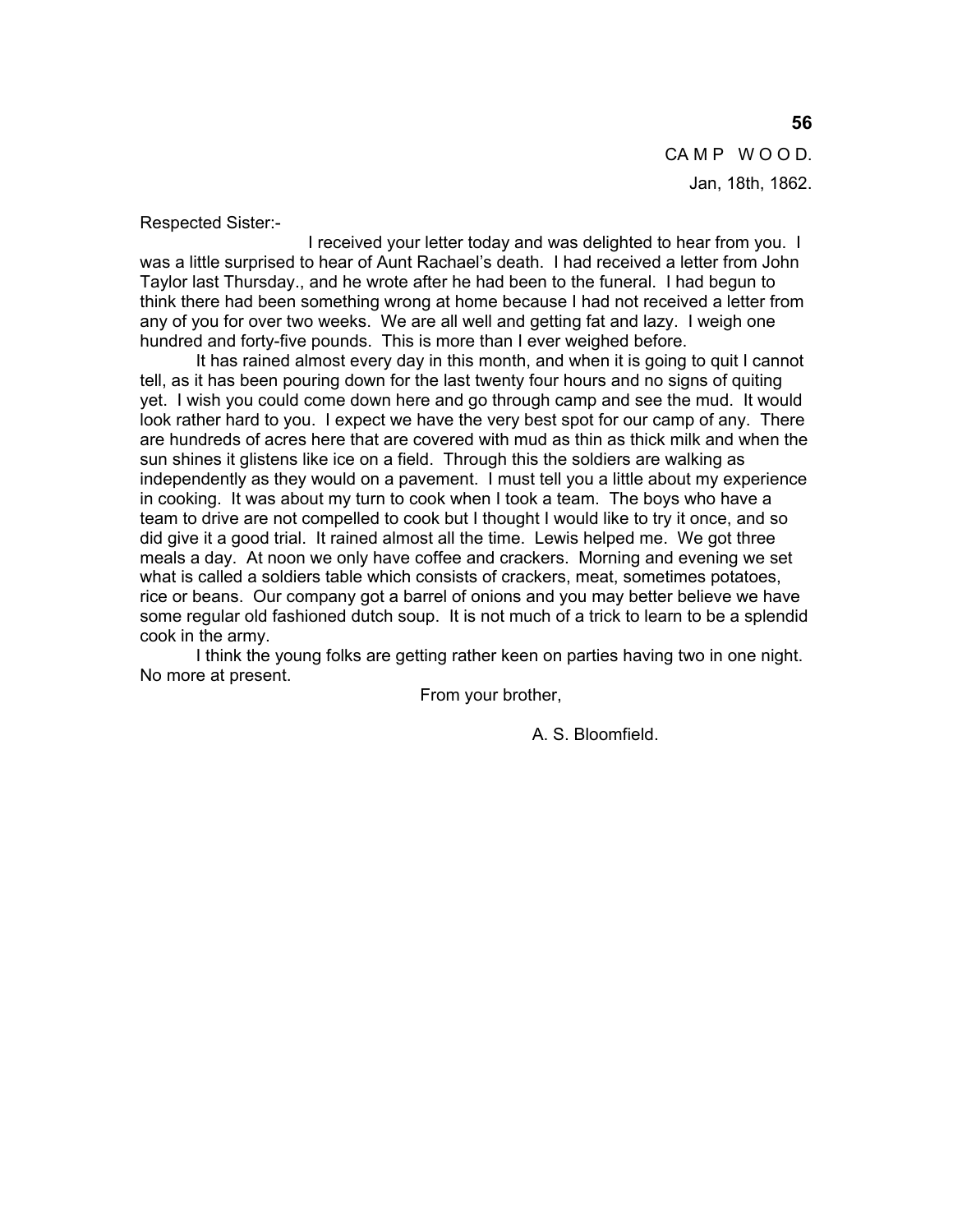I have thought several times of giving you a better description of the people in the country, their ways and habits. I shall commence at Louisville. Although I have spoken of the country all of the way here I still think I can better it.

 The country for three miles around Louisville is rolling and sandy and all the time we were there I did not see a stone as large as a walnut. The land seems to be very rich. The timber is not very heavy; about like the timber around Canton for size. It is White Oak, Beech and Maple, and a tree that looks very much like poplar for size, leaf, and bark, but the wood is a little different. After you go three miles out on the railroad the country gets more level, and for about fifteen miles it is very level. The soil is clay and from what I could see form the road it did not look as if one-fourth of the land was cleared, and what was had all been done within five or six years, so the Kentuckians told me.

 The timber is of very little account. I did not see a tree large enough for a saw log except a few elms, for the whole fifteen miles.

 Their houses were all log and quite a number of them were built as Uncle Williams said they did in Illinois, that is a square log pen with a door and a big chimney on the outside built of sticks and mud. There are no windows in them. Some of them have a hole cut of the side and a board hung on some leather hinges. They raise nothing but corn and tobacco, and the people seem to live on tobacco and whiskey.

 There was but one thing in this fifteen miles that attacted much attention and that was a long camp about twelve feet square. Logs were about one foot through and it was fifty feet high. The next fifteen miles we crossed the Muldroes hills. This part of the country seems to have been settled some longer. It is very hilly and mountainous. The rock is blue limestone. I do not know what they raise here, but I think the country would be suited to the habits of the goat. The timber is very thin and short. Some of the hills are covered with a tree that I think are hemlock or cedar. I saw a few frame houses, and they are easy to be accounted for. There are no logs large enough to build log houses, and it is cheaper to ship lumber to build them with.

 In this fifteen miles we cross Salt river and pass through the tunnel. The next seven miles brought us to Camp Nevin. Now, we are coming into the slave portion of the state. It looks as though it was a very fertile district. The houses are much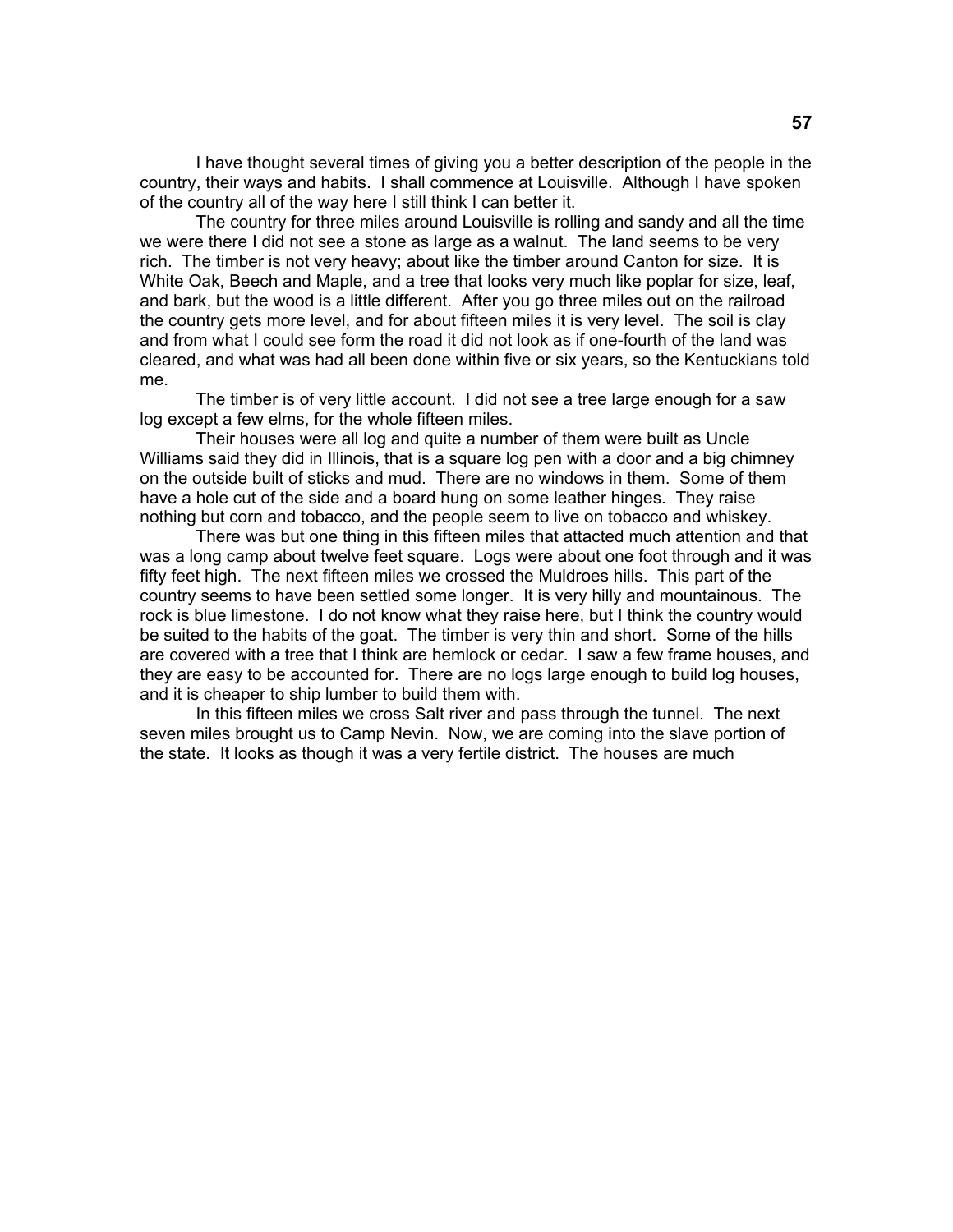better, there being a great many of brick. But none of them are tasty or neat in their appearance. It is about as hilly as Marlboro Township. The timber is nearly all oak and xxx of five or six kinds. There is plenty of sassafras, but few of the trees are over ten inches through. The country is so new that the deer and the wild turkey have not left yet. The ground looks as though it had been a brick yard, it is very red, and beats any ground to wash I ever saw. I have seen farms that are no hillier than Britons' old farm is which have gulleys washed in the fields ten or twelve feet deep.

 Along Nolan river there are some sycamore. The next twenty-three miles, that is from Nevin to Camp Wood, for twelve or fourteen miles it is some hillier than it is down in Plain township. A great many of the farmers look as if they were very old and some of the orchards look as old as any in Randolph. Most of the houses were of logs, with two or three log shanties in the yard for slaves. The style for the planters is to have two large square houses about twenty by twenty four feet and about twenty feet apart. One door in each. The roof extending over the space between them. The side to road. A large stone chimney is at each end. The timber is principally oak.

 The next ten miles is very hilly and mountainous. You would go for two or three miles and not see a house. Nothing but high rocky hills on both sides. Some are so rocky there is hardly a tree on them. There are some very curious things here. There are large holes in the rocks. Some of our boys found one they could not see to the bottom, and they rolled a large stone into it, but they could not hear it strike at any time.

These holes are very numerous about this camp.

 There are some caves in this part of the country. There is one about a quarter of a mile within this camp. It is about forty rods under the ground. I have not been to see it yet. Most of the boys say it is not worth going to see. The soil here is good. They raise nothing but corn. The timber is about the same as in Randolph. Plenty of poplar, beech, sugar hickory, walnut, oak, red and white. It is very heavy along the hollows and bottoms and light on the hills. There are four or five hills up to the river that we can see very plain, and they are from twelve to fourteen miles away. At the foot of one of them there is a large Union camp. This is on the turnpike that crosses the river there. And off to my right I can see several high hills that are a considerable distance off.

**58**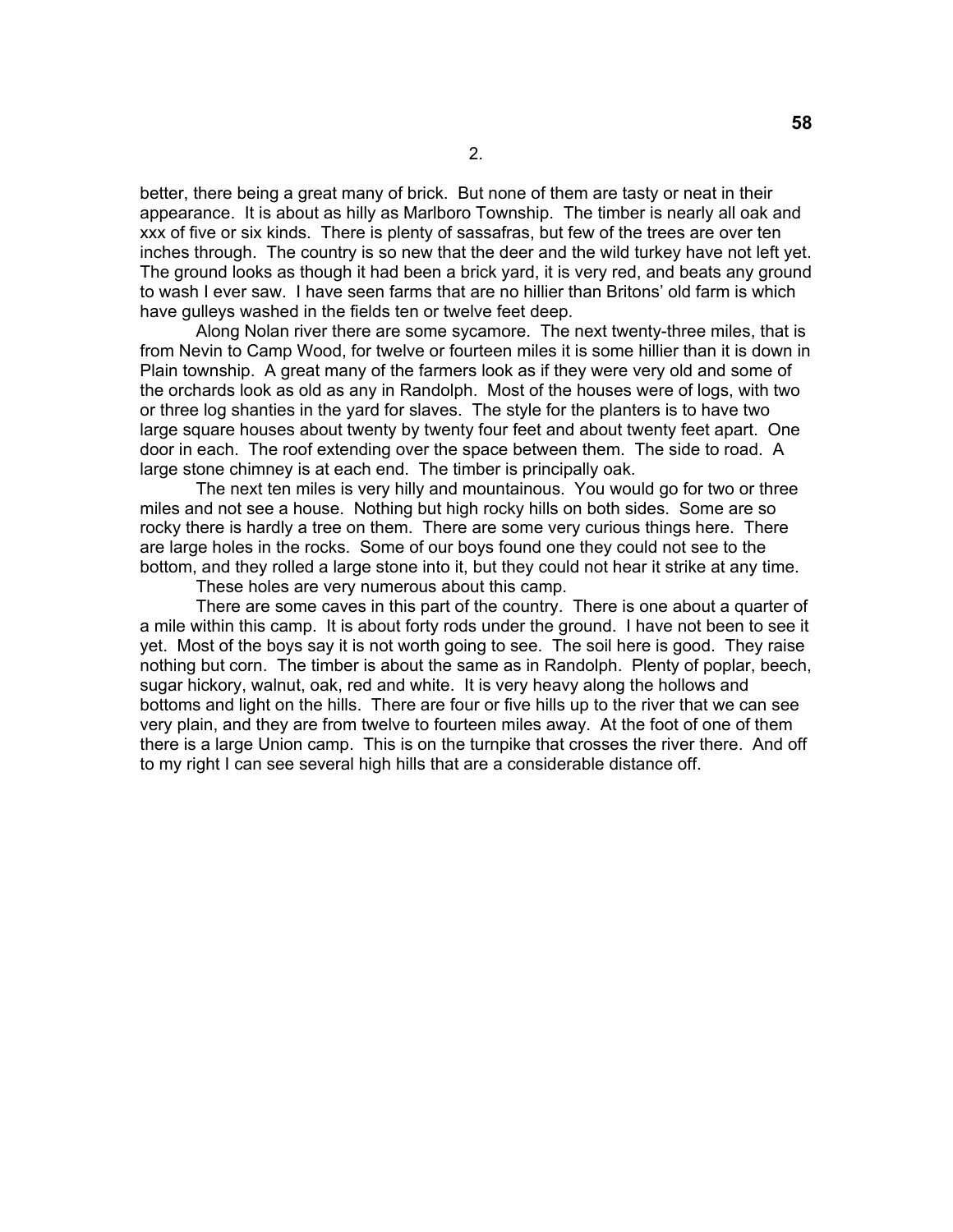As far as I have seen up and down the river the banks are perpendicular lime stone rock on one side or the other. I have not said much about the people here yet. I have often thought that it would be a good place to raise an army in a few days for the people are already uniformed. They wear nothing but Kentucky jeans, and there is but two colors, a snuff and blue. They do not seem to have but one fashion, that of their great-grandfathers. There are but very few horses here and they are very small. The greater portion of Indian ponies. They have no buggies and all go horseback. More than half of the time there are two on one horse, which would look rather odd in Portage.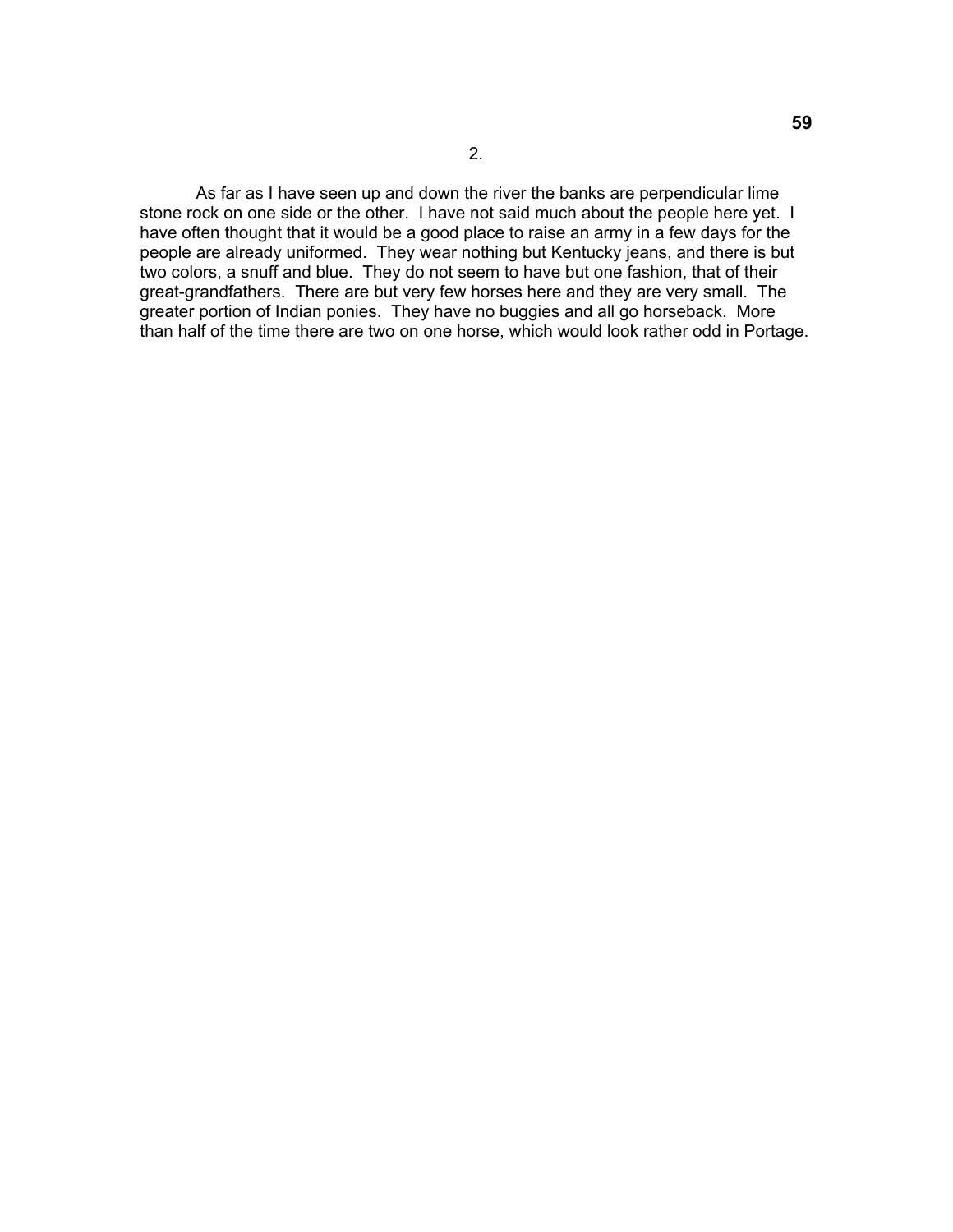CAMP WOOD. Jan, 20th, 1862.

Respected Father:-

 I write you this evening to let you all know that we are likely to march, but where is a secret to the whole brigade yet. We got orders at sundown to cook three days rations and put it in our haversacks. It seems that we belong to Gen Johnson's brigade yet so we have the burley Germans at our sides. Some think we are to go into the left wing of the army. It has been reported in camp that there had been fighting and our men had lost two badges. We never believe any thing we hear and it is very likely that we are going down on the turnpike about eighteen miles to a rebel camp of two thousand and five hundred. There have no soldiers encamped on the other side of the river yet. The boys are all very keen for the expidition though it may be the death of some of us. This order may be counter-manded yet. Such things happen very often. I think more than likely we are going to Cave City. It has been reported that General Zollicoffer has twenty balls through him. I guess that company's of Garfield's was after him. If anything happens you will hear it in a few days.

 I put two large letters in the office for Celestine and you this morning. No more at present.

Your son,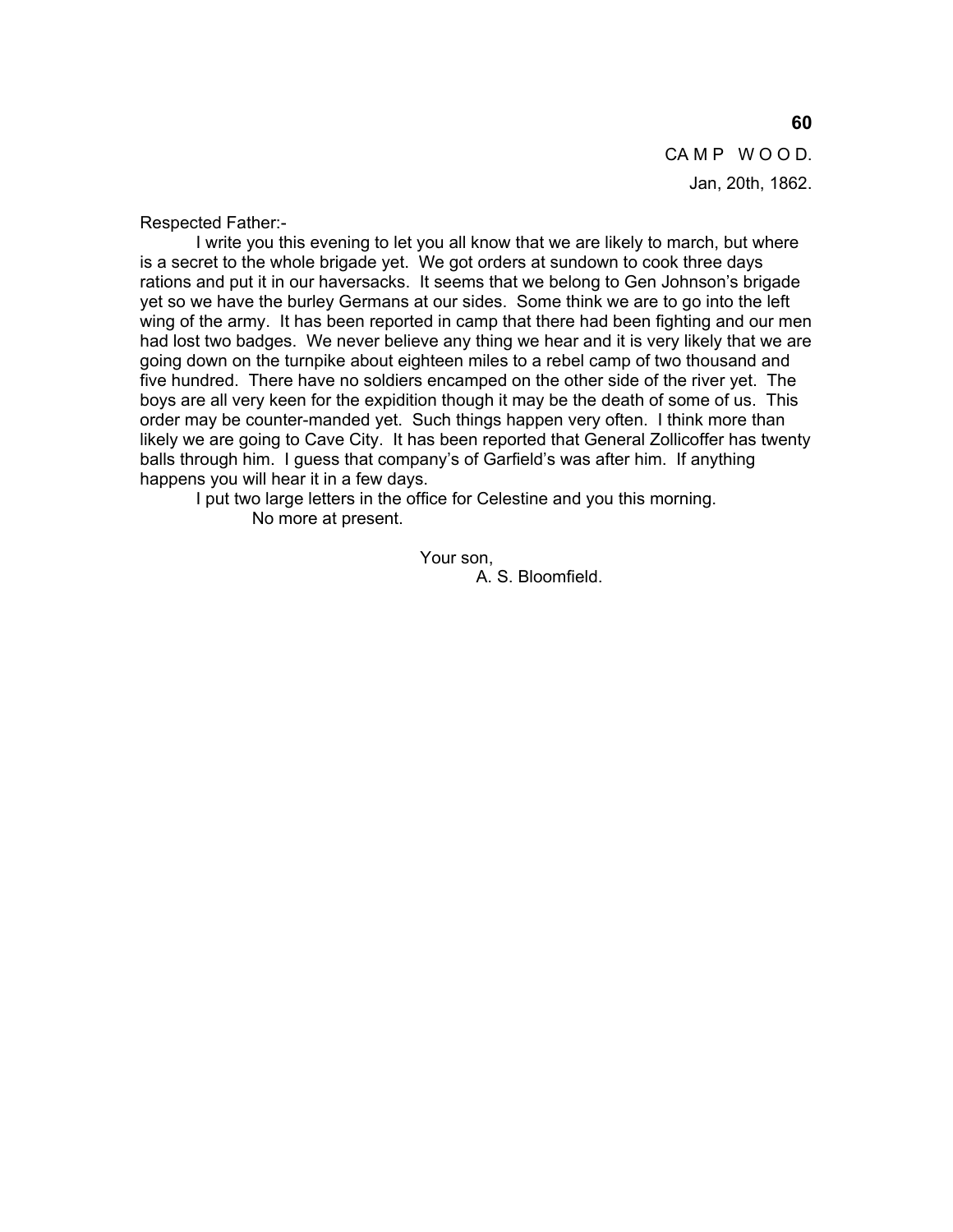CAMP WOOD. Jan, 27th, 1862.

Respected Sister:-

 As you seem to write as if you had not heard from me for some time I thought it best to answer as soon as possible. I got your letter today. I think before you get this you will think I have not been idle all of the time. I have written one to Celestine and two to Father. The last one I wrote was to let you know that we were going to march, but there has one week passed and there is no signs of leaving yet. We got orders the next morning to keep three days rations in our haversacks and to be ready to march at a moments' notice. But now we have orders to eat them up, so there is no danger of us moving for a while. Some think we are to stay here for thirty days. It is my opinion that we will be governed by the right and left wings of this army, and there will be some difference as to whether the fleet will have the best success or not.

 Gertie, may be you would like to know when we think we will get home. Well I have not spent much time on that subject. But lots of the older ones who think they are posted say we will have them flaxed out inside of the next four months.

 Four months ago there were no more than two thousand soldiers in the state and now there is over a hundred thousand. We have gained several victories, build railroads, and put up telegraphs, built houses to store amuniton of war in, and we have them pretty well filled, Built breast works and today they have begun to make fortifications for cannon, on this side of the river, and if we keep on at the work as we have the next four months I think the rebels will be ready to give up. Today there were four rebel deserters came inside our lines. They gave up their arms and came stepping into camp looking as though they were glad to get out of Dixie. One day we thought we were going to be attacked, but we found it was our own men coming in instead of Buckner. I tell you it was fun to see the citizens run for the bridge to get on his side. There were men, boys, women, children and niggers without number. They come in aflocking. It was fun for us, but death to them.

 I think from what you say about school that you must be getting along fine. You are in the first class. Well the tattoo has blown and I will have to quit for the night.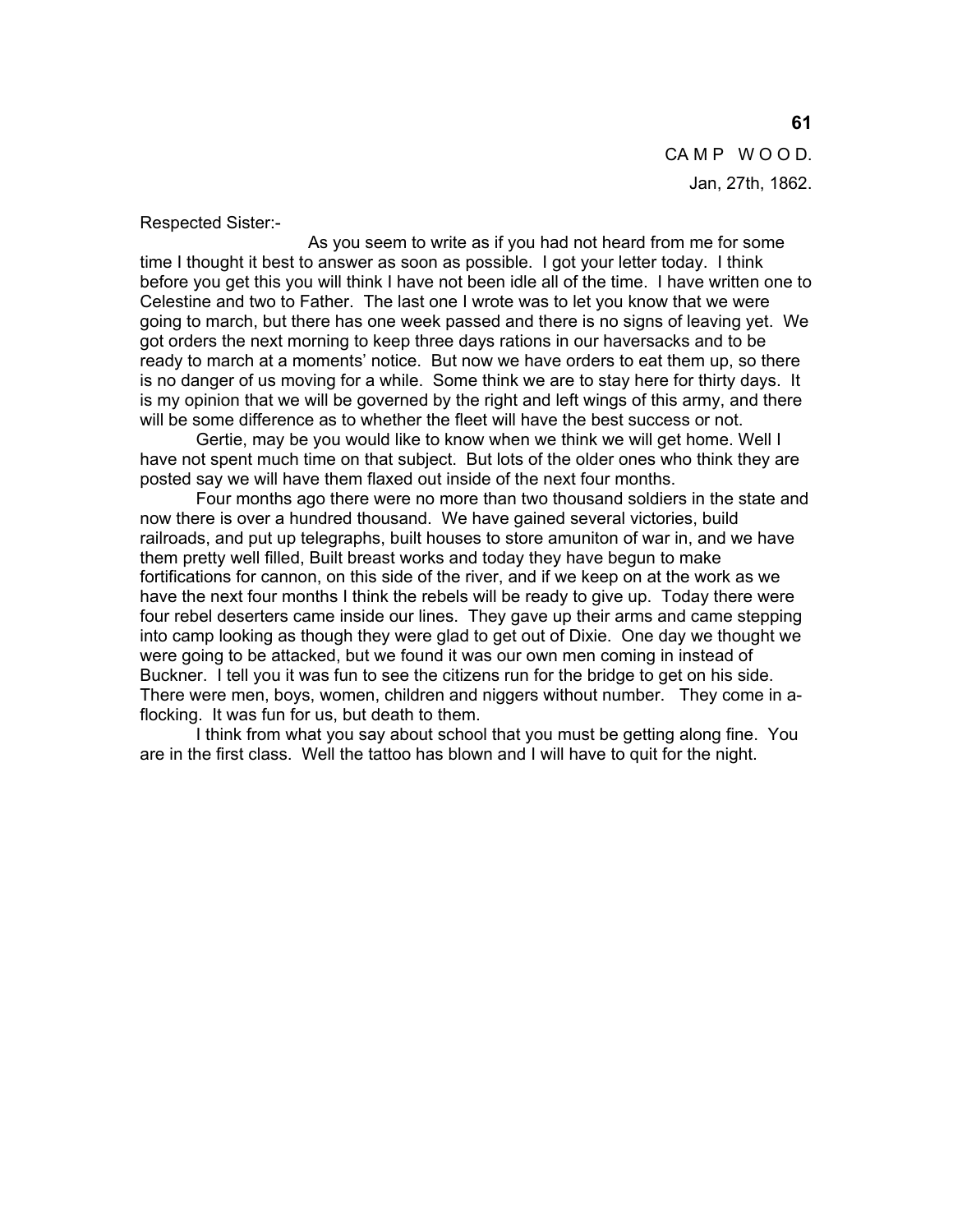Tuesday morning before breakfast.

Well I must finish this letter and get it into the office or it will not go out today. It is very nice weather here at present. I rained a little last night but is warm and pleasant this morning. Our boys have some fun plagueing the boys that have to go to work on the fortifications. Bob has to go out of our tent. Our boys are well and hearty. Getting fat and lazy. Dick wrote to Eli Yarian to come and bring four with him if he could, so I guess we will get a chance to see a Ohio boy again in his natural ways.

2.

 Gertie tell Thomas that he should be careful and not write once in a while. Well, breakfast is ready------------I have now disposed of my little ration of coffee, crackers and feel just as well yes, and I venture to say a great deal better than I would if I had dined at one of the nicest tables furnished with all the luxuries of our country.

 Well, Gertie, a great deal of this letter will not be very interesting to you, but it was what came in my mind as a I wrote. Write soon. You can write considerable better now than you did at first. I got a letter from Sally yesterday. No more at present.

From your brother,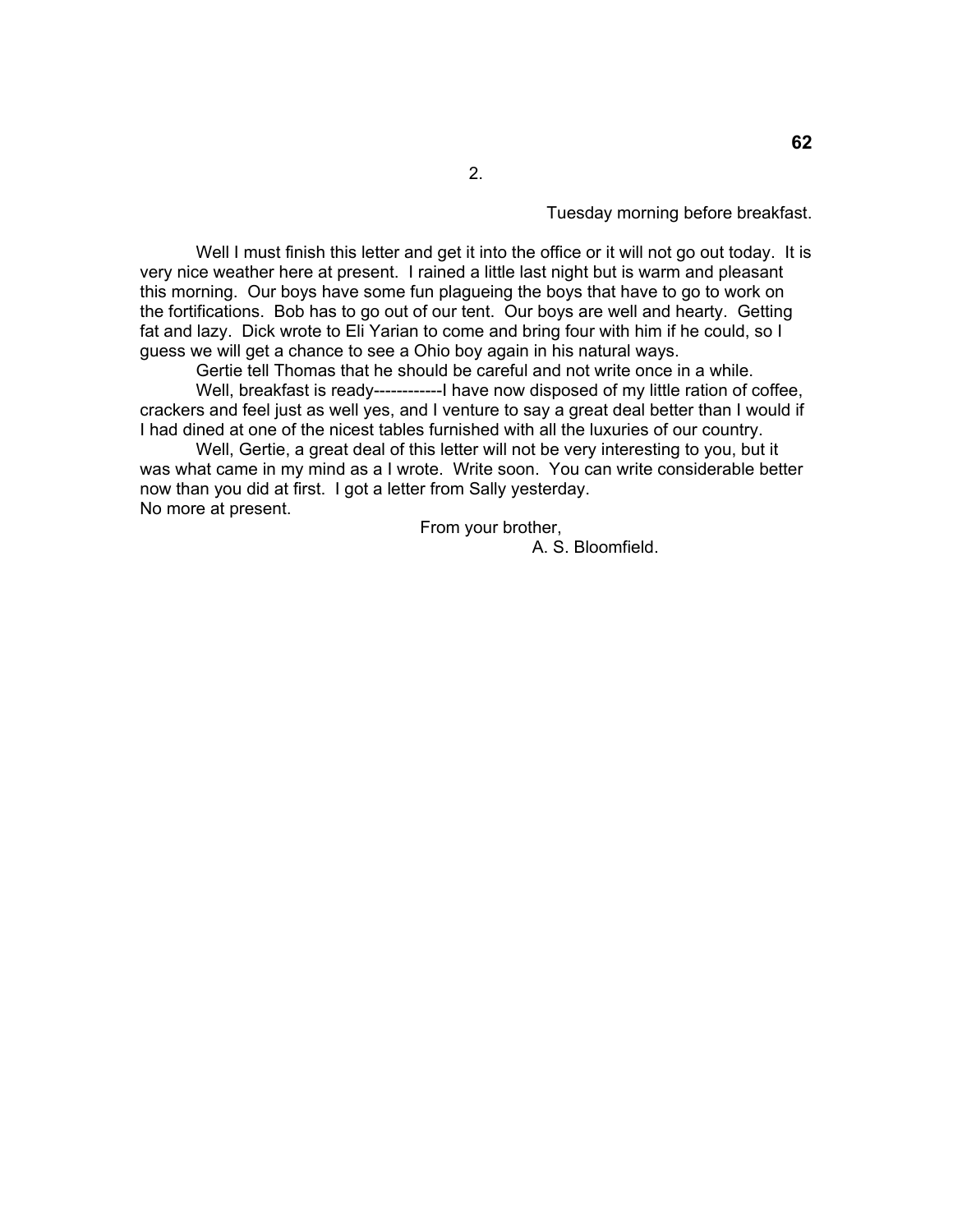CAMP WOOD. Feb, 2nd, 1862.

Respected Sisters:-

 I received your welcome letter that you sent with Eli Yarion. They got to camp Friday evening and came down to our batter Saturday morning. I am glad to hear of the young men's enlisting as long as there is a call for volunteers they should. The rebellion must be put down let it cost what it will. Some of the boys that you said enlisted did not come. Andrew Southworth has always been insulting to all the young men that have enlisted from that neighborhood. I am in hopes that he may see the day that some of us can get our pay back. He is the worst traitor to the government than any of Stallsmiths ever were, and should be treated so by all the young folks. Eli and Ben were in very good spirits. They seem to think they will like soldiering. Lark Creig and a young chap from Atwater came. Dick wrote to them to come and join our battery but it was too late. They had started before they had gotten the letter. It is very likely they will stay in this dvision as long as the war lasts. I think they have gotten in a good battery and probably they are just as well off as they would have been if they had gotten into this battery. I think from what you said about the party it must have been a regular old fashioned one. It makes me feel very bad to hear of the death of T. H. Bradfield. Today we send one of our boys home a corpse. He died of Typhoid fever. His name was Caly Cleveland and he lived near Cleveland at Hincley. He was a very nice young man and was well thought of by every one of our company. He was an orphan boy and was raised by a family in Hincley and when he enlisted the man's wife that raised him wrote a very very nice piece of poetry. It was entitled "The Orphan Volunteer". It was printed in one of the Cleveland papers. I want to get a copy of it if I can, and if I do I will send it to you.

 The health of the company in general is very good. Tell Thomas I am very much obliged for that picture. It is a very good one I think. I thought when I left home I should get mine taken and send it to you but I guess I will not as there are no good artists here. I am very glad to learn that there is some prospects of William Lloyd Garrison getting released. There is no doubt but that he suffered while in prison.

 It has been very nice winter weather here for the last two weeks. The bodies of Gen. Zollicoffer and Col. Balley Payton

#### **63**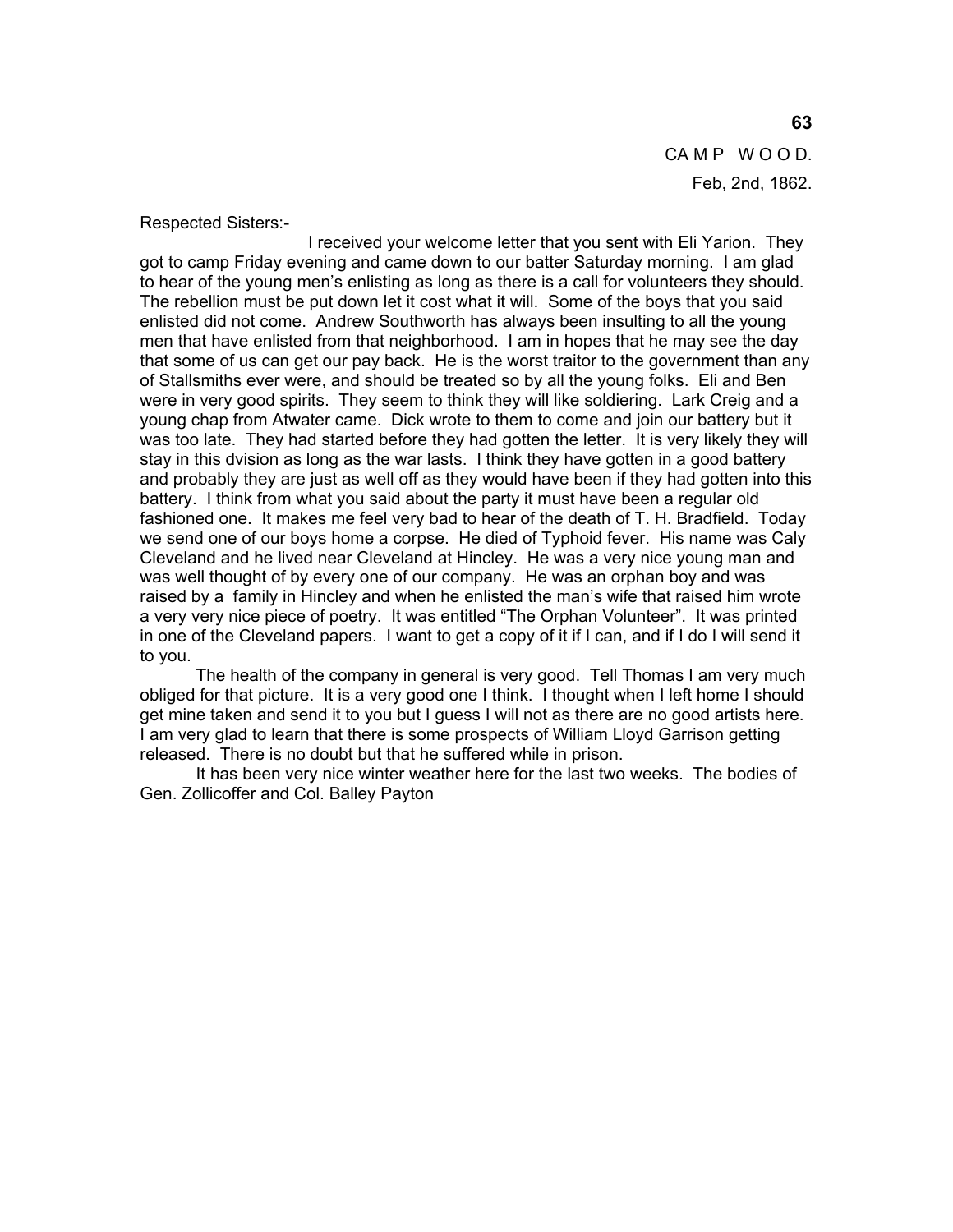were taken through our camp by our men to their friends to the rebel army. They were accompanied by fifteen or twenty officers, and they carried the flag of truce.

 I expect we will be called up tonight. It commenced raining and sleeting this afternoon and continues yet. Eli was here today again. I expect you would like to know when we are going to move and I would be very glad to inform you if I could. We may get marching orders before twenty-four hours and we may never move from this camp. It is the belief of many that the war will be ended in sixty days. I only hope that it may be so.

 They are building a fortification on a hill close by that will not be finished for twenty days at least. There is a report going around that the rebels have sent commissioners to Washington to settle the war.

 Today the pickets brought in forty men; about one-third of them being negroes. They say some of them are secessionists and some came in for protection------------Well I am at my task again. We were a little surprised about twelve at the cry "cannoneers to your posts", and out we rushed and in less than a minute were at the guns all ready for action. The alarm was given on the other side of the river. They say they were sixty rebel cavalry came up to our pickets and fired on them. I do not know whether any one was killed or not.

 About sundown there was about five more shots exchanged but with what effect I cannot say. One of the rebel Generals told our officers the other day, when the bodies were taken down, that the war would be settled in a few days or not for years. He said it was the most cruel war he ever knew and hoped it might be settled soon.

 Well this is about all the news that I can think of at present, but I will wait until morning before I finish. Ten hours may bring glorious news.

Monday morning, Feb, 3<sup>rd</sup>.

**64** 

Every thing is quiet this morning. Rained all night and is very foggy. This is all for the present. Write soon.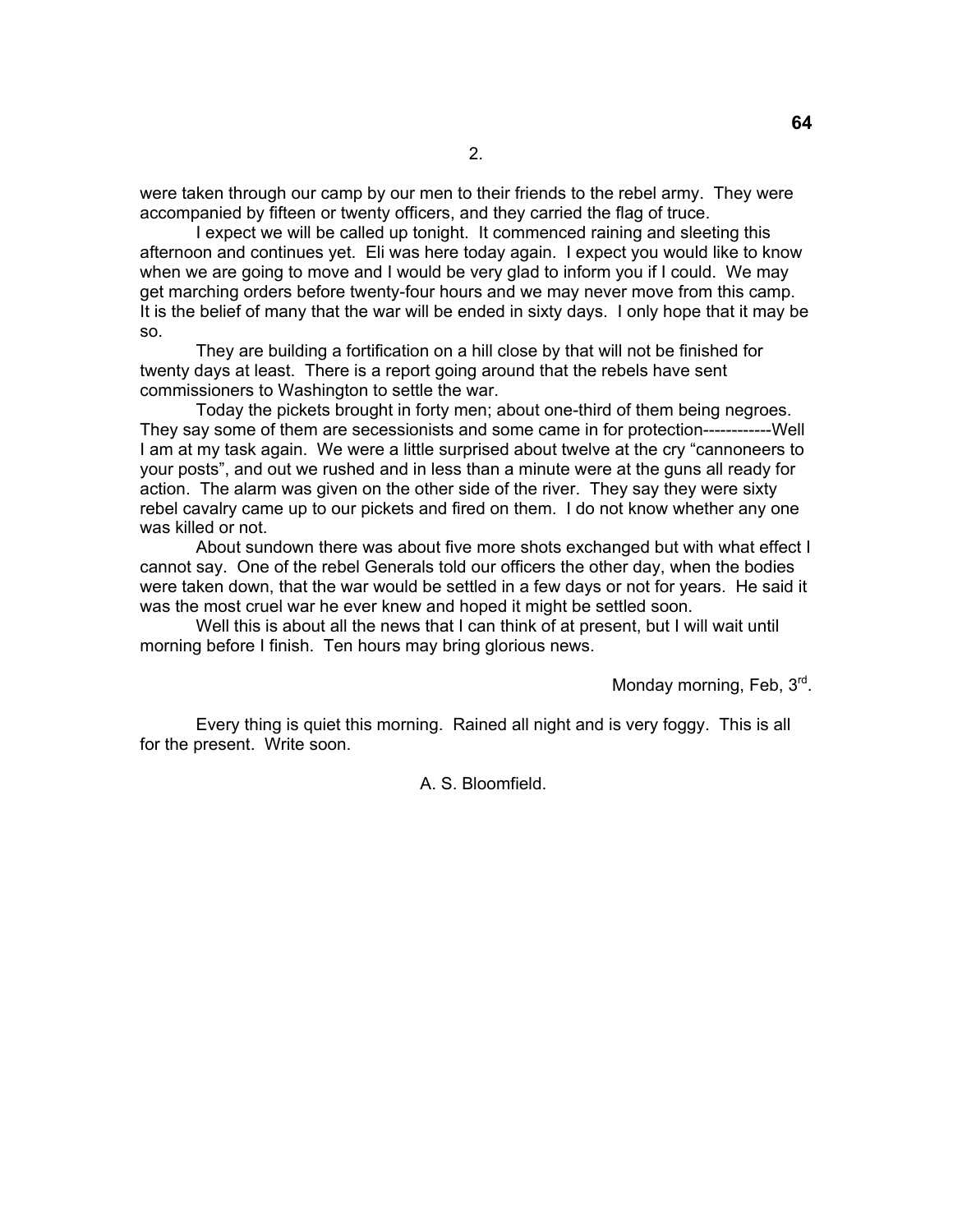## THE ORPHAN VOLUNTEER.

## By, --- L. M. Wetmore.

| $1 -$   | I am going forth to the tenid field<br>To fight-ay! Perhaps to die!<br>But no Father's speeding falls on my ear,<br>And I list no Mother's sigh;<br>My comrades brave, yea each will bear<br>A blessing upon your head;<br>I shall seek the boon at my Parents' grave,<br>Away 'mid the voiceless dead.                                        |
|---------|------------------------------------------------------------------------------------------------------------------------------------------------------------------------------------------------------------------------------------------------------------------------------------------------------------------------------------------------|
| $2-$    | And I think as I bend o'er their sleeping dust,<br>I shall feel, as of old, their care;<br>And my brow shall gleam with their touch, silent touch,<br>And my spirit a blessing bear.<br>Ye linger now for the last embrace,<br>Your parents' prayers ye crave;<br>The parting kiss,--go, take them, boys,<br>I will wait at my Mother's grave. |
| $3 - -$ | Through the shadowy tress the Autumn winds<br>Shall steal, with laden breath,<br>To cool my pulse, as it trods along<br>In the silent vale of death.<br>Give me this promise, my comrades kind,<br>While on sacred soil we stand:<br>Should my life go out on the gory field,<br>Bear my clay from the traitors' land.                         |
| $4 -$   | I'd give to my country my blood and youth;<br>For her peerless flag I'll toil;<br>But I could not bear that my form should lie<br>And moulder on rebel soil.<br>But bear me back to my childhood home,<br>And quietly lay me here;<br>And I know that the friends of my youth will weep,<br>O'er the Orphan Volunteer.                         |

Hinckley, October, 1861.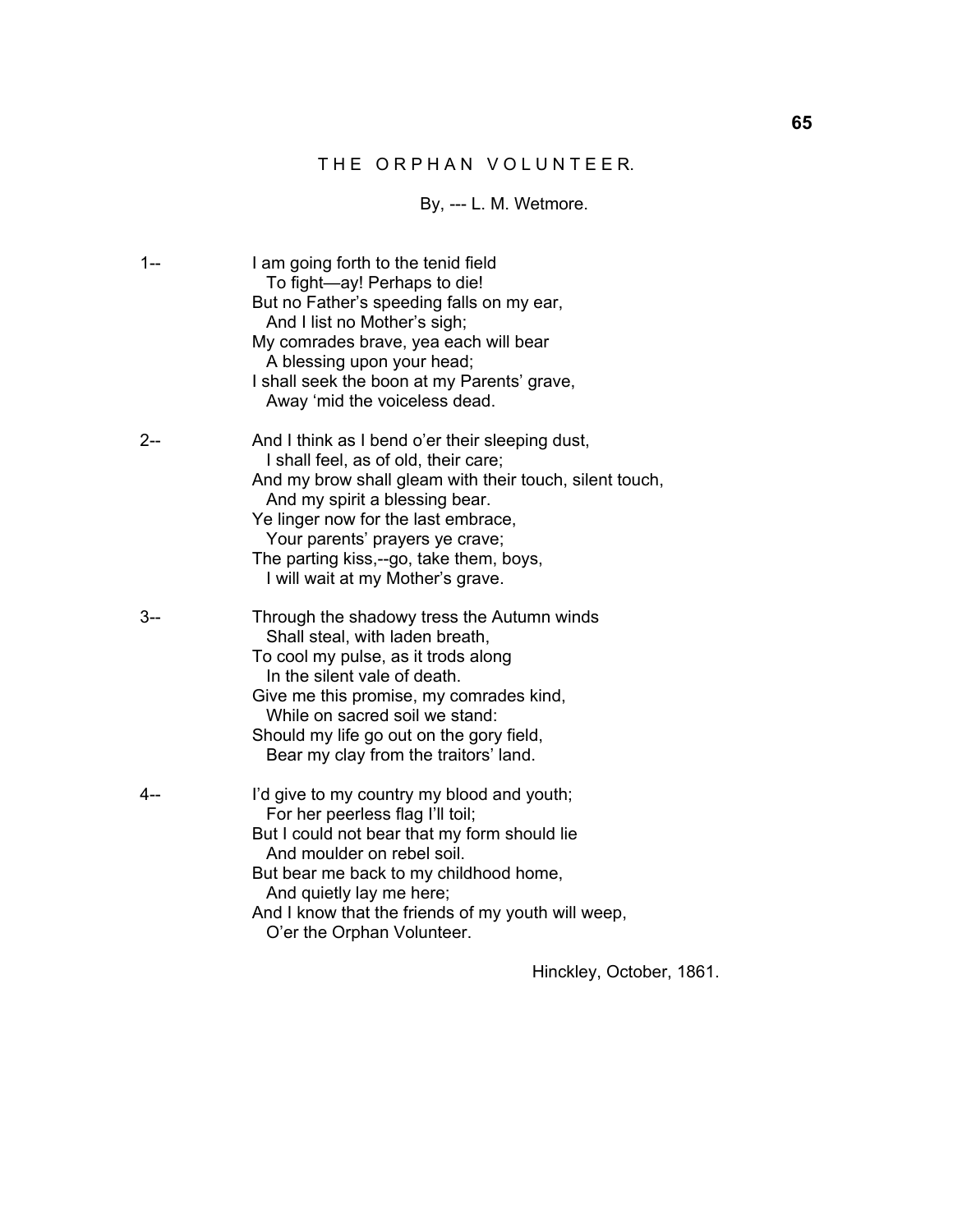CAMP WOOD. Feby 7, 1862.

Respected Father:-

 I have not received a letter from home for several days and as I feel in pretty good cheer this evening I thought I would fill a sheet for you. We have received the glorious news in camp that the fleet that left Cairo has gone up the Tennessee River and have got in the rear of Bowling Green, and that they had taken Fort Henry, every man of them with all of their equipments and more yet that they had taken General Floyd, old Beauregard and probably Buckner. Bully for the fleet, and be it so. I have never heard so much cheering in my life; it is nothing but cheer after cheer for more than an hour; it set us most crazy and I believe the whole camp would have marched to Bowling Green tonight if the officers would have let them. There has been a calm for sometime and you know there is always a storm after a calm. I have but little idea where we are going to move, but I think it doubtful if we move before four weeks. The boys are all very anxious to move. There was a regiment of twelve hundred cavalry arrived here a few days ago from Penn., and I understand there is one regiment of a larger size in camp about twelve miles from here, that came with them. The fortification here is not on forth completed. The river is very high and a great quantity of drift wood is coming down. I saw a whole tree about four feet through come down against the pontoon bridge and knocked a hole in two of the pontoons. We have six or eight here to put in in their place. There is a company of men fixing the railroad bridge so we can cross with teams, cavalry, artillery or anything. This whole division, I understand is to have a general review next Sunday. The drivers are ordered to oil their harness tomorrow. Our men went down to the rebels line with a flag of truce, day before yesterday, to exchange prisoners. There are no forces nearer than fifteen miles. John Honeywell went along, he being detailed out of our battery for provost guard. The Adjutant took his guard with him. They say the rebels have very poor arms. Everything is quiet in camp this morning; it is rather cool but not freezing. We have not been paid for four months, and some of the boys are looking anxiously for the paymaster, but for my part don't care when he comes; I have what will do me for some time yet. I see the paper are calling this camp a second Potomac. We are waiting for the report of the fight. No more at present.

From your son,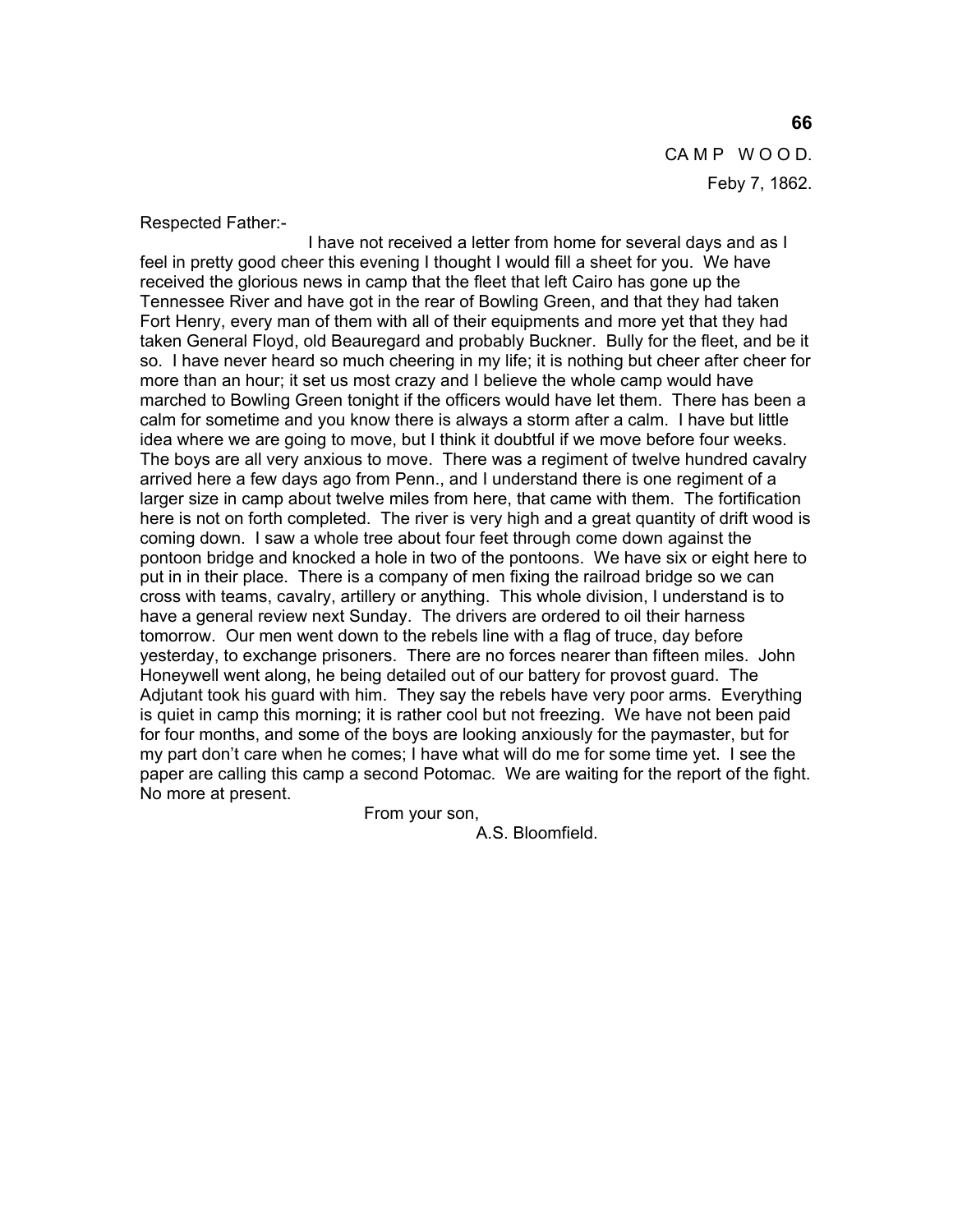CAMP WOOD. Feb, 9th, 1862.

Respected Sister:-

 I received your little sheet yesterday and was very glad to know that you was willing to write me a letter once in a while. I have always thought it would be very easy for you to write me a letter. It seems to me that I never undertook such a hard task in my life. If you had just told me what to write about maybe I could get a start. Cena I do not think I have seen as little a girl as you are for the last three months and I have not spoken to one since I left home, so you need not wonder that I do not know how to interest you. The prattle of children has ceased to greet the ears of thousands of soldiers. Once in a while there is a woman passes through the camp, and you would like to see the boys gap after them.

 This day has been the most like Sunday at home of any day I have spent since I left. May be you wonder what we do here to pass off the long evenings. Some sing, others write. I think by the time I get home I shall have practiced writing there there is a noise so much that I shall never scold you for making a noise. Others play checkers; every paper gets read through until it is worn out, and then we take our testaments. If we are not sent home pretty soon I will have mine read through.

 I must put this by for dinner, or rather supper. We keep up on practise in camp that most of us have learned at home. And that is doing with two meals on Sunday, although we need as a general thing three as we do any day. It does not make any difference how often we eat, there is no danger of any of us over loading our stomachs.

 This has been one of the prettiest days that I have seen for the last three months. I expect that you are running around with your mittens and comfort.

 You say you have been going to school; and have learned lots I am in hopes. I do not think that there are very man of the little girls down here who get to go to school. I have only seen three or four school houses, and the most of them look like our old one, only they are not painted. These schools houses have no teachers in them. They are all used for the benefit of the sick soldiers. Well, Cena I have filled on sheet to you and now I must write some to Thomas. Try and improve in your next.

From your brother,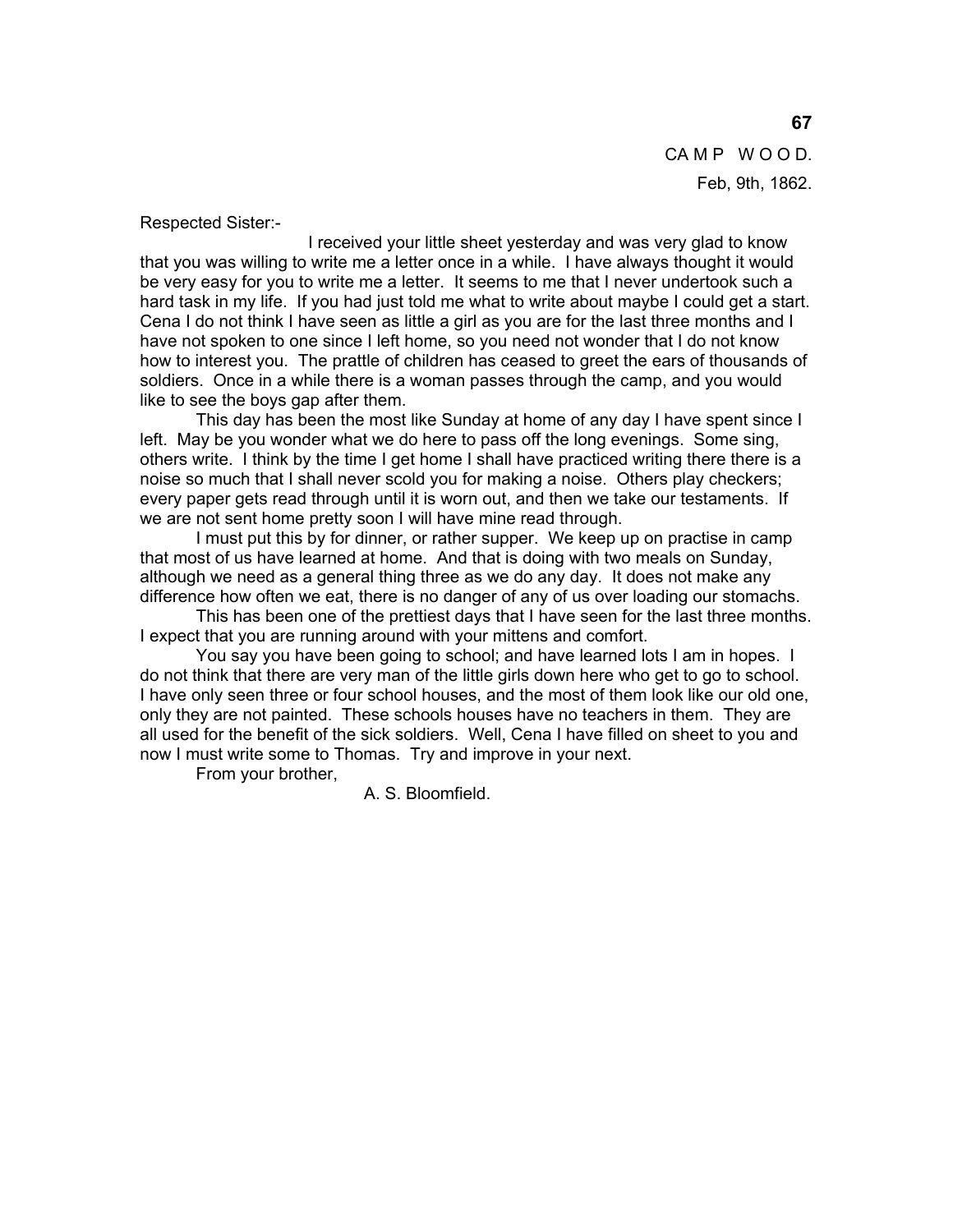CAMP WOOD. Feb, 10th, 1862.

Respected Brother:-

 I received your letter and was pleased with its contents. You write about several things that I might answer indirectly but I suppose you want to hear about things down here. You spoke in your letter as though I had failed in my letter that Bob had left our squad. If I did it was a mistake. He is in the squad yet.

 Well, I feel as though I had something to write about now. General's Mitchel's division which was encamped at Bacon Creek advanced today and crossed Green river. General Mitchel is the author of Mitchel's Geography. He is pretty old and gray headed. There are about seventeen thousand of them. Three six gun batteries and twelve hundred cavalry. They reached this tent by soon and began to cross the rived on the railroad bridge. And there have been one steady steam of wagons and men going across ever since, and it is almost eight o'clock, and they are still going across.

 Thomas this is one of the greatest sights ever any one beheld; to see an army move and cross on a bridge, one hundred and twenty-five feet without anything on the sides of the bridge, to keep the teams from running off. I would freely give all that Uncle Sam owes me if Father and Mother were here to behold the movement of this grand army. They say that the division on our left moved up within five miles of this place. Their force is about fifteen thousand. The report is that we are reinforced by fifty thousand in Washington and that they are now at Camp Nevin and at Bacon Creek. We are rather in the dark since the Gov. has shut down on the papers. We hear of some things after they have happened and others we do not.

 There have been rumors in the papers that Bowling Green had been reinforced from Manasses. We thought we were going to have the advance, but I understand now that Mitchel has it. The way they arrange brigades is as follows:-

 The General that has the oldest commission always has the advance. Captain Cotter has the oldest commission of any of the Ohio Artillery so we are Company A, and get the honor of the right of the regiment. Our Col. is trying to get all of his regiment together and in this division. There are twelve batteries. The Col's name is Barnett. He is a citizen of Cleveland.

 I do not think there will a general movement of this division for ten or fifteen days. Some of the men that crossed today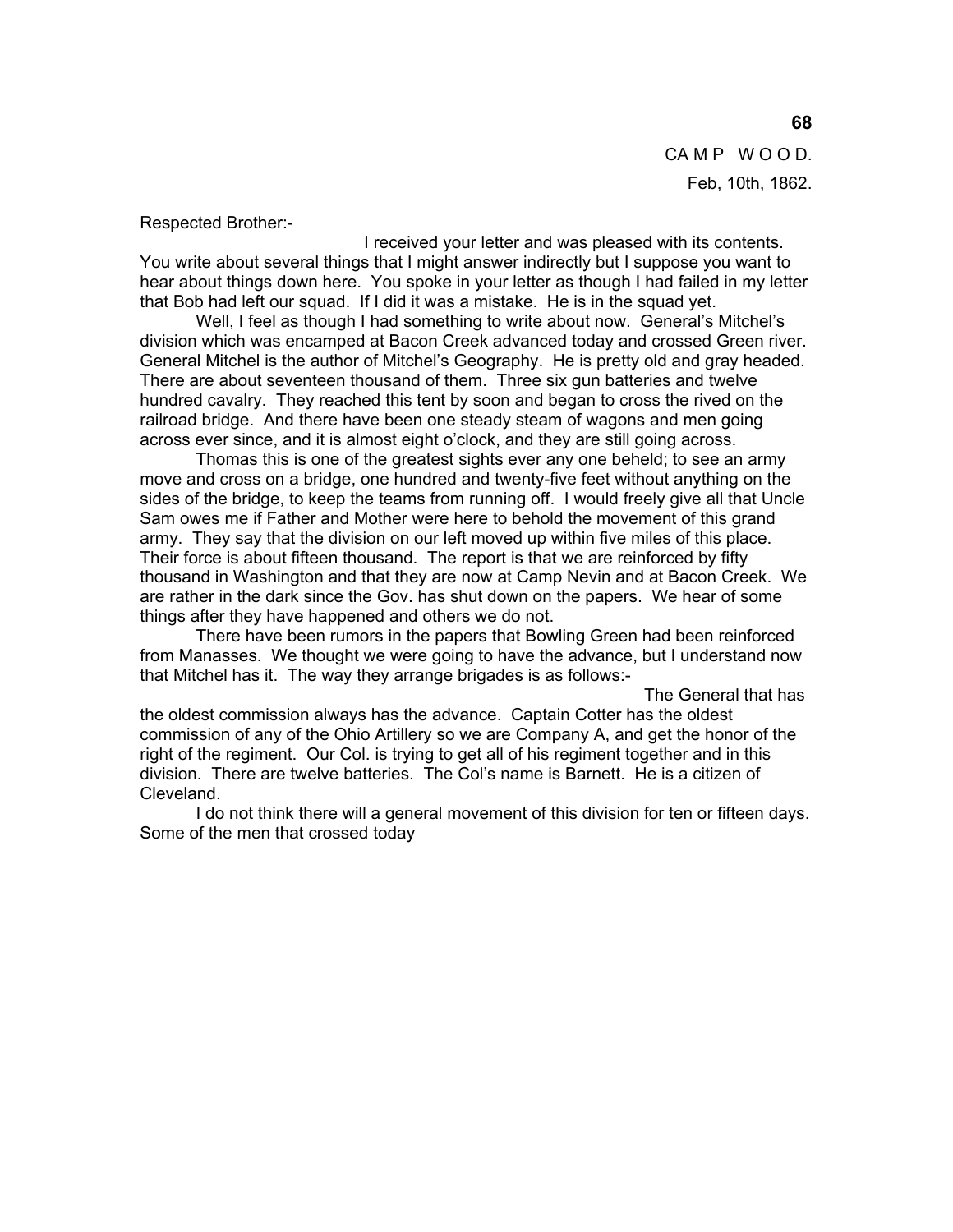say they are going on to Cave City tomorrow. This may not be true. There are some of the rebels in camp at three miles from Cave City. The distance from here to Cave City is eight miles. The rebels have burned the best of the houses. It was about the size of New Baltimore. The health of the soldiers has improved as a general thing. I did a very foolish thing a few days ago. I cut off my whiskers and caught a cold and got hoarse and had a sore throat to pay for it. It is getting better now. Our boys killed a pig last night and we have been feasting today.

 There is a report in camp that Buckner is cleaning out the tunnel about eighteen miles this side of Bowling Green. He blew it up to prevent our advance. I would smile to hear him coming this way a while. I do not think they would make a very strong stand at Bowling Green or any where else. I guess they will soon find themselves surrounded, and then they will give up as quick as they did at Fort Henry last week, Tuesday, Feb, 11.

 It blew up cold last night and began to snow about four o'clock and it fell to the depth of about two inches.

 I saw Me. Saily yesterday. He is going to try and get a discharge because he is not able to stand soldiering. He looks very bad. I see men that are to be pittied by any one that has any feeling about them. There are thousands of men who are too old and also boys who are too young to do soldiering. I think Maggie must be putting you through this winter, if you are going to get through the arithmetic. I see Yarion boys most every day. I guess they think it is fun yet, but they will change their mind shortly after the first fight.

 Well, Thomas, I do not know how to fill this sheet, so I will have to tell you about some more of the Kentucky style. One day I saw a nigger have a stag and a heifer hitched up together. The nigger was on the heifer and had a mule on the lead, and with a single line on him. They drive all of their oxen with a line or ride them. Their lines are made of rope. There are more regiments crossing the bridge this morning. The  $13<sup>th</sup>$ . Ohio is on the bridge.now. Hank Stevens and John Ward are in it.

No more at present,

From your brother,

A. S. Bloomfield.

**69**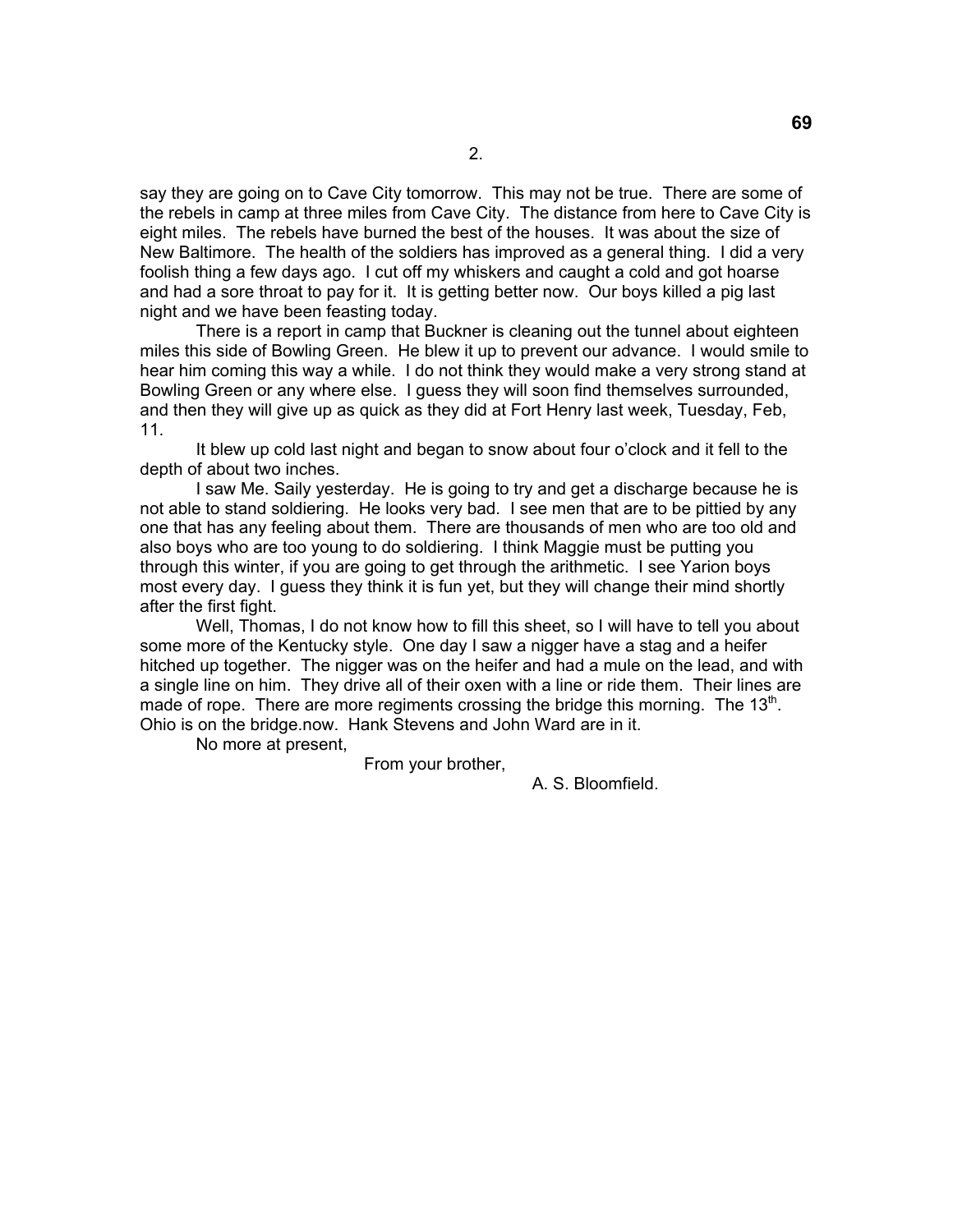Feb, 21, 1862.

Respected Sister:-

 I received your letter last Sunday but have not had time to answer until now. We were ordered to cook four days rations on the  $13<sup>th</sup>$  of this month. After we got them cooked we got orders to march, and then it was after four o'clock in the afternoon and we got started about dark. There were seven batteries and all started, but where to no one knew. It commenced to rain at dark and after an hour or two of rain it began to snow. It blew and snowed quite hard all night. We halted at one o'clock and built a fire at one side of the road. There we stood and shivered through the night. Next day we started again and by night we had reached about seven miles on the other side of Bacon Creek and halted for the night. It was very cold but we built fires and lay down for the night. At midnight an order came to halt for further orders. We learned by this time that our destination was the Cumberland river and that we were going to surround the forces at Bowling Green. There was about thirty thousand infantry with us. We were going on boats from West Point which is at the mouth of Salt river. But before night we heard that the rebels had evacuated Bowling Green and at three o'clock in the afternoon we received orders to go back to Camp Wood early Sunday morning. We halted for a few hours and then crossed Green river, pitched our tents and stayed over two nights and on Tuesday morning we started again and went ten miles on the road to Bowling Green, and encamped on ground where there had been a large rebel camp. The boys were busy gathering up the old letters they had thrown away. We found the General's order of the rebels ordering that brigade up to Green river. That attack the Germans.

 The next day it rained all day so hard that we did not march that day but the next morning we started early and marched to a river the other side of Bells' Tavern, and went into camp.

 Today we are resting our horses. The roads beat all that I ever saw. Our men are laying the railroad track where the rebels tore it up. We have fifty rebel prisoners at work cleaning out the tunnel. They have burned several buildings around here and they have been in camping on almost every farm.

 General Mitchel's division has possession of Bowling Green. We cannot go there until the roads are repaired. I think we will be in Nashville before ten days. We have heard all about the victory at Fort. Donaldson. It was a bloody battle but our men proved to be of good metal every time.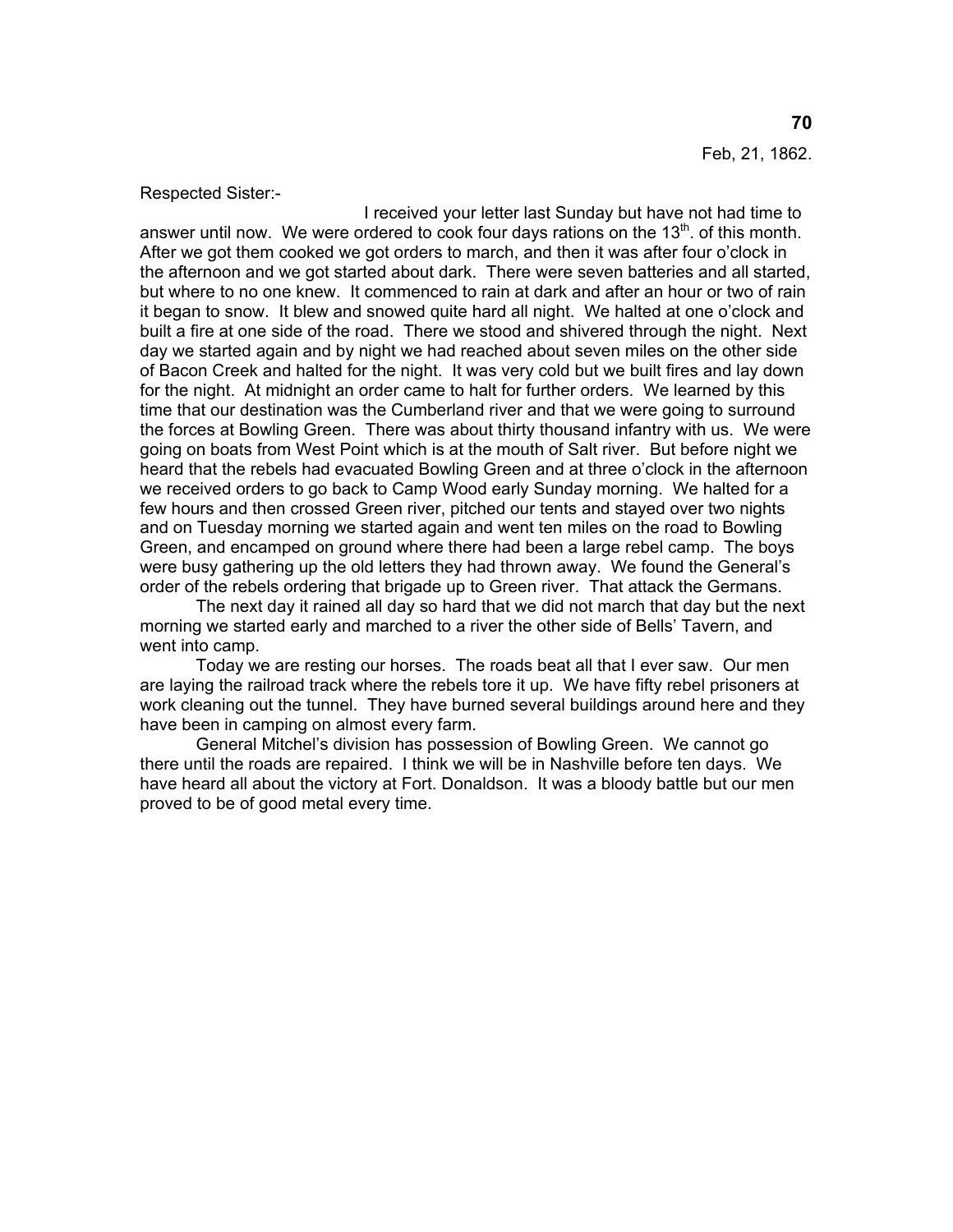We though we were going to get a shot at old Buckner but the old rebel played us the slip and who we are going to pitch in now is more than I can tell. The  $64<sup>th</sup>$  and 65<sup>th</sup> Ohio are in Camp Wood. I saw Abe Harry and others from Marlboro. The 13<sup>th</sup>. Ohio is in front of us. There are some in it that I know. I do not know when I will get a chance to write again because it is impossible to write when we are marching.

We are beginning to know what soldiering is. It is a wonder that there is a well man in the battery. It has been the severest weather for the last ten days that we have had in this state. We are twenty-two miles from Bowling Green. I do not know when this will go. No more at present. Write soon.

From your brother,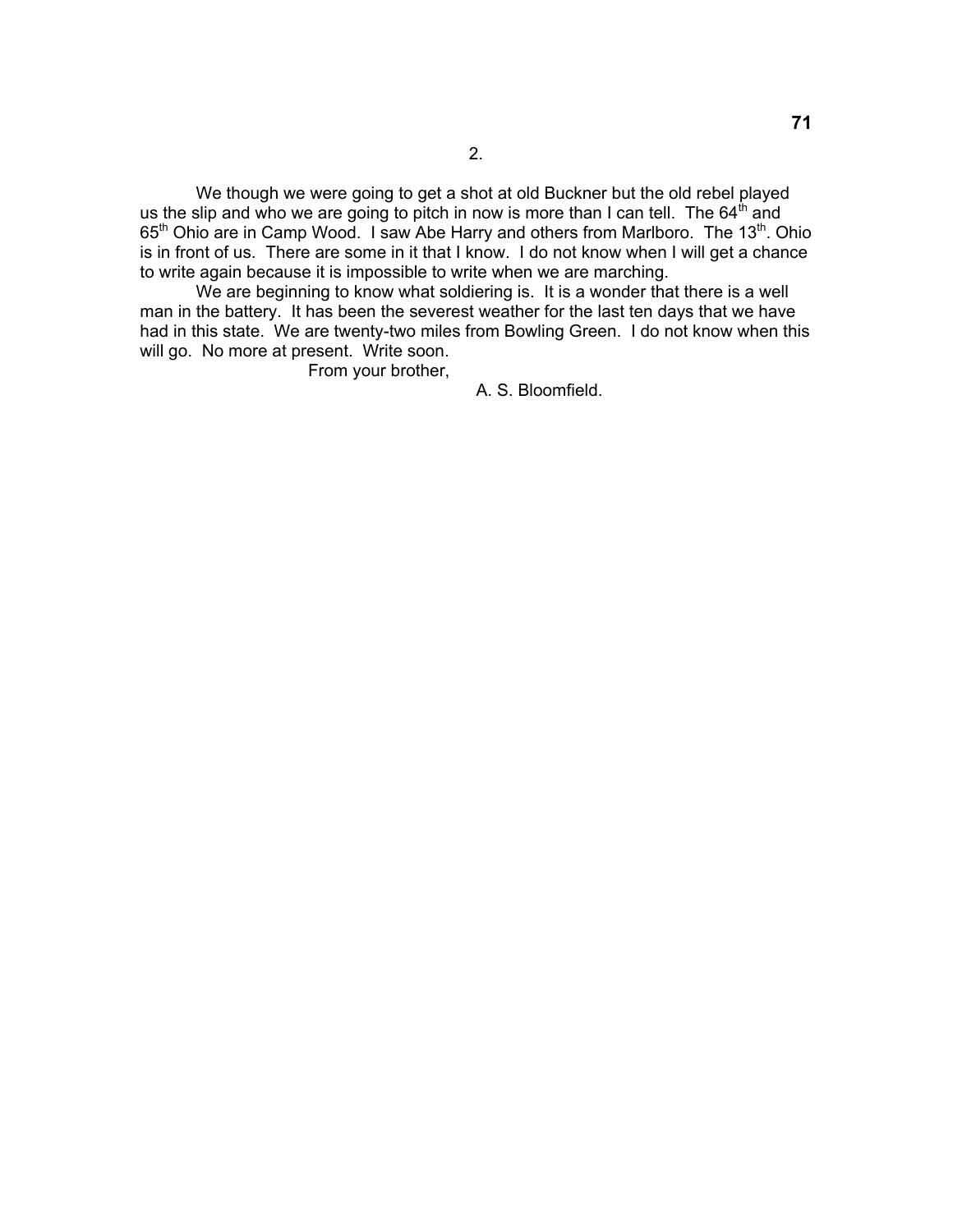IN CAMP AT BOWLING GREEN. Feb, 24th, 1862.

Respected Sister:-

 I received your welcome letter last Saturday and was glad to hear that all was well at home. We have been marching again. We started Sunday morning about three o'clock and got to Big Barren river at noon and went into camp opposite. Bowling Green. The long expected march has been made. The town is about the size of Marlboro, but the houses are much larger and better and are scattered over a much larger territory. You were saying that Mother had ventured to take a sleigh rider, surprised me very much. I think something wonderful will happen soon. Possibly the war is coming to an end. I am glad to hear that Mary is putting Morg through. You will hear a great deal about Bowling Green and its fortifications. It is very well fortified if I am any judge. There is one hill on this side that is fortified, and four on the opposite. I think it would have been almost impossible to have taken it if the attach had been from this way, because we would have had to go right up in from of one strong hold while they could have given us a heavy cross fire from two hills on the right and one on the left. But Buckner saw that they were going to surround them so he retreated to Fort Donaldson. We could easily have taken it from the rear. When General Mitchel came down he came in on double quick and took possession of the fortifications on this side. The rebels were leaving as fast as possible. They had all crossed the river, and had taken all their guns with them. They were preparing to take the engines and cars off, in fact they got started, but Mitchel fired a cannon ball in the foremost engine bursting the boiler, so they had to take to the heels, leaving seven engines with cars loaded with flour, bacon etc. They never fired a shot at our men. Mitchel is on his way to Nashville now. The report is in camp that the Governors of Tennessee and South Carolina have ordered their men to lay down their arms. The rebels destroyed the railroad and turn pike bridge. They were both large structures. It has been very difficult to get provision here until within the last few days. The river is very high now and nine boat loads of provisions have come up the river today. We were ordered about two hours ago to be ready to march at any time. We have every thing packed but our tents. We are to cross the river to night or tomorrow, and the

### **72**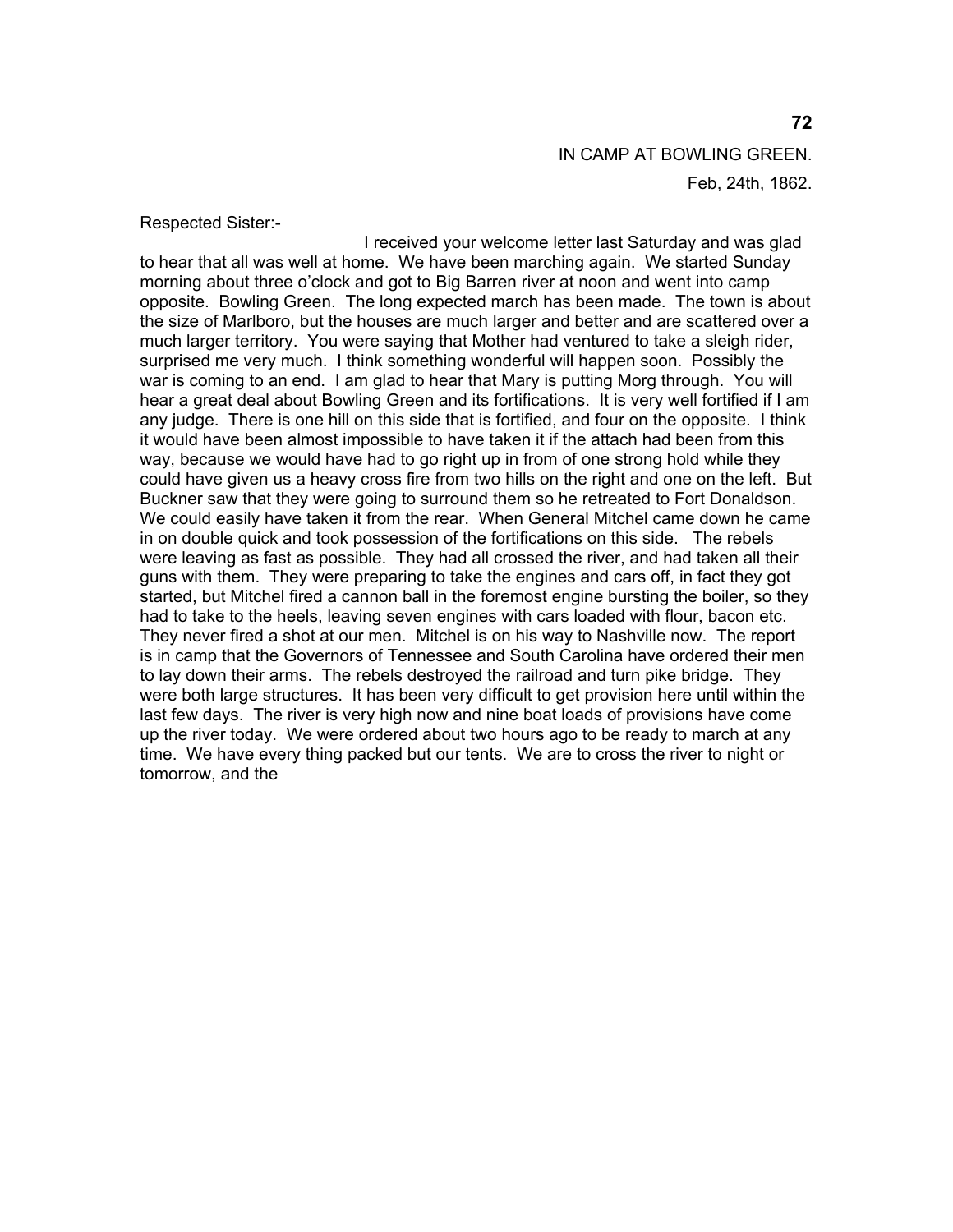current belief is that we are going to Nashville. We hear that the rebels are going to make a stand about twenty miles south of there. If that is so we will be apt to give them a warm reception in about ten days. It is very doubtful in my mind that they will have the face to make the stand any where after running away from such fortifications as those here. It is estimated that it would take five hundred men, one year to have built those earth works. Old Buckner is gone and I do not know who is going to get in our way now. I guess secession is on its last legs now. What do you think about it? The first four miles of the country between here and Green river, is hilly rocky, and of but little account. From this on to Cave City about six miles the land is in ridges. The land between the ridges being very good. From Cave City to Bell's Tavern a distance of ten miles, is some better, but the houses and barns are of a coarse kind. From here to Bowling Green, twenty-two miles is very nice country. Especially the land around Bowling Green. There are good houses, and the land seem to be owned by rich men, and lays in very large farms. I see from ten to thirty slaves work on most of them. I think we are going to have some nice weather now. The frogs are making the air ring with their notes. We are in company with seven batteries. Write soon, I do not know when I will have a chance to write again.

From your brother,

A. S. Bloomfield.

2.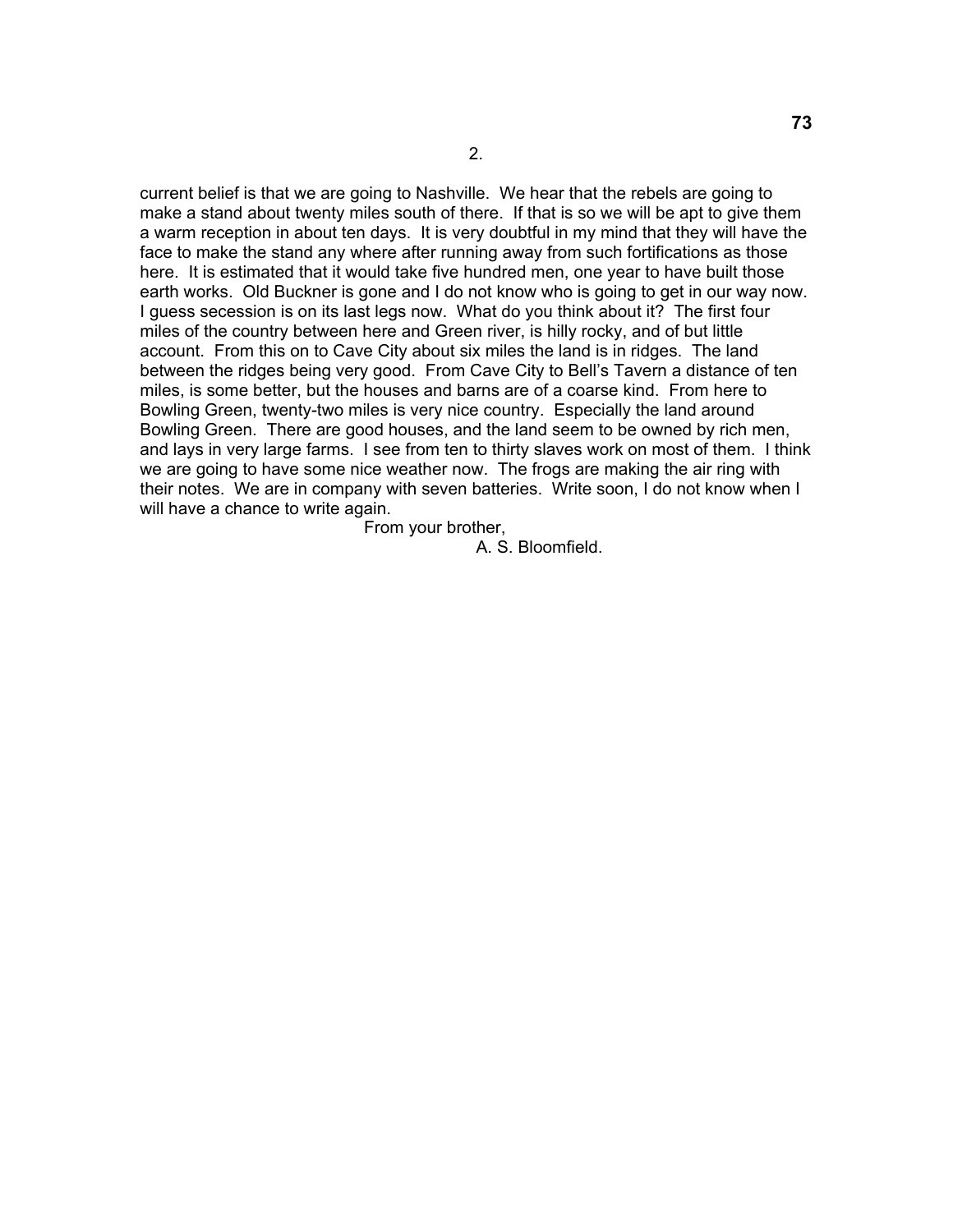IN CAMP 3 MILES SOUTH OF NASHVILLE, TENN. March,  $4^{th}$ , 1862.

Respected Father:-

 It has been some time since I have written to you owing to the march we have been on for the last ten days. I think the last time I wrote we were at Bowling Green, but on the  $26<sup>th</sup>$ . there were several and I think all of the brigades were ordered to Nashville on a forced march. The batteries could not go any faster than the infantries so we had rather a better time than the infantry. We had a slow and hard time crossing the river at Bowling Green. We ferried our battery across on a flat boat and it took one-half of the day to do it. Before we got away they had three steamers up side by side and fixed so they could drive with artillery.

The first day we did not get across, but on the  $27<sup>th</sup>$ , we crossed and started for Nashville a little before noon, where we arrived last Saturday. We went into camp on the north side of the City. We crossed the Cumberland river Sunday and came to where we are now in camp. I did not get to see very much of the City. Our provisions are all shipped to this point.

 There were lots of steamers laying at Nashville. General Mitchel has two steamers here. I had the pleasure of seeing the gun boats. There were three lying around the City for several days. The rebels destroyed the pike and railroad bridges. Both were very nice structures. The pike bridge was a suspension bridge. I expect you would like to hear something concerning the rebel army. But you know that it is calculated shall not know any thing. I heard that the rebels have all gone into Alabama and that they are going to make a stand there. But if all the reports that I have heard are true, that is that they have evacuated Manassus and Columbus. I heard this morning that Price and a large number of prisoners had been taken. If all of these reports are true I think their army is so demoralized that they cannot make a stand anywhere. There are lots of deserters coming into our camp every day. Now, if the army on the Potomac would make an advance of over one hundred miles where would they be. I think they would be leaving Virginia about like they have left Kentucky and Tennessee. I have no idea how long they are going to stay here. Some say we are going to march to Alabama soon so as not to let them have time to fortify.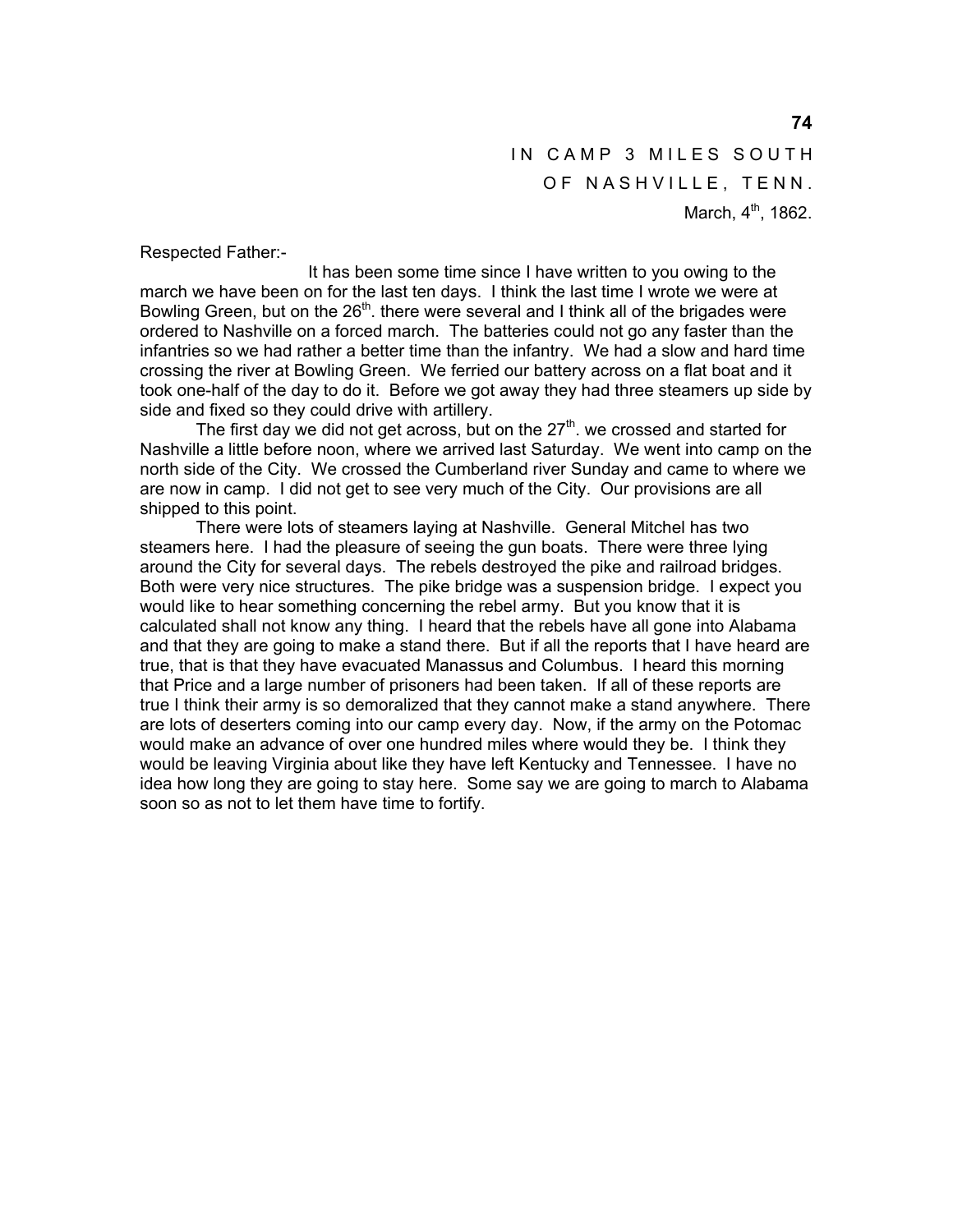We are getting a very large force here. They are shipping them on boats here from Louisville. General Boiles division has come into this. They were at Bowling Green when we left.

I have seen all of the boys in the  $19<sup>th</sup>$ . but two or three and they were left back in the hospital. They have seen very hard times since they started out. Henry Robinstine says he has gotten an answer to his letter that he sent to you. A short description of the country that we have passed through may interest you. I was not much set up with the appearances of Kentucky until after we left Green river. There was some very nice country through that part of the state. But from Bowling Green to the Tennessee line was some of the nicest line that I most ever saw. It is very thinly populated and looks as if the plantations consisted of one and two thousand acres. They have very fine houses as a general thing. Most of them have left the country. The first twenty-five miles after we crossed the Tenn. Line was of rather an inferior kind of land. The first fifteen miles was level but seemed to be very poor. The soil is a white sandy one. The next ten miles was across a ridge of hills that come close onto the mountains. The rest of the way to Nashville is said to be the garden of this state. There is a very five road to travel on and there are fine farms and houses.

 On the first of this month, that is the day we got here, we marched about twenty miles and on nearly every farm there was from one to four plows going. There are thousands of acres plowed. I also saw considerable garden made. It rained very hard Sunday, cleared up from the north and got cold. It froze a little last night and night before. I guess you had better direct the next letter to Nashville Tenn, by way of Louisville, Ky.

Will you please send me a few postage stamps as I am most out of them and they are hard to get here. Do not get me more than a quarters worth at a time for it is doubtful if we get all of our mail. Write soon and tell what you think about the war and how soon it is going to be wound up.

No more at present,

From your son,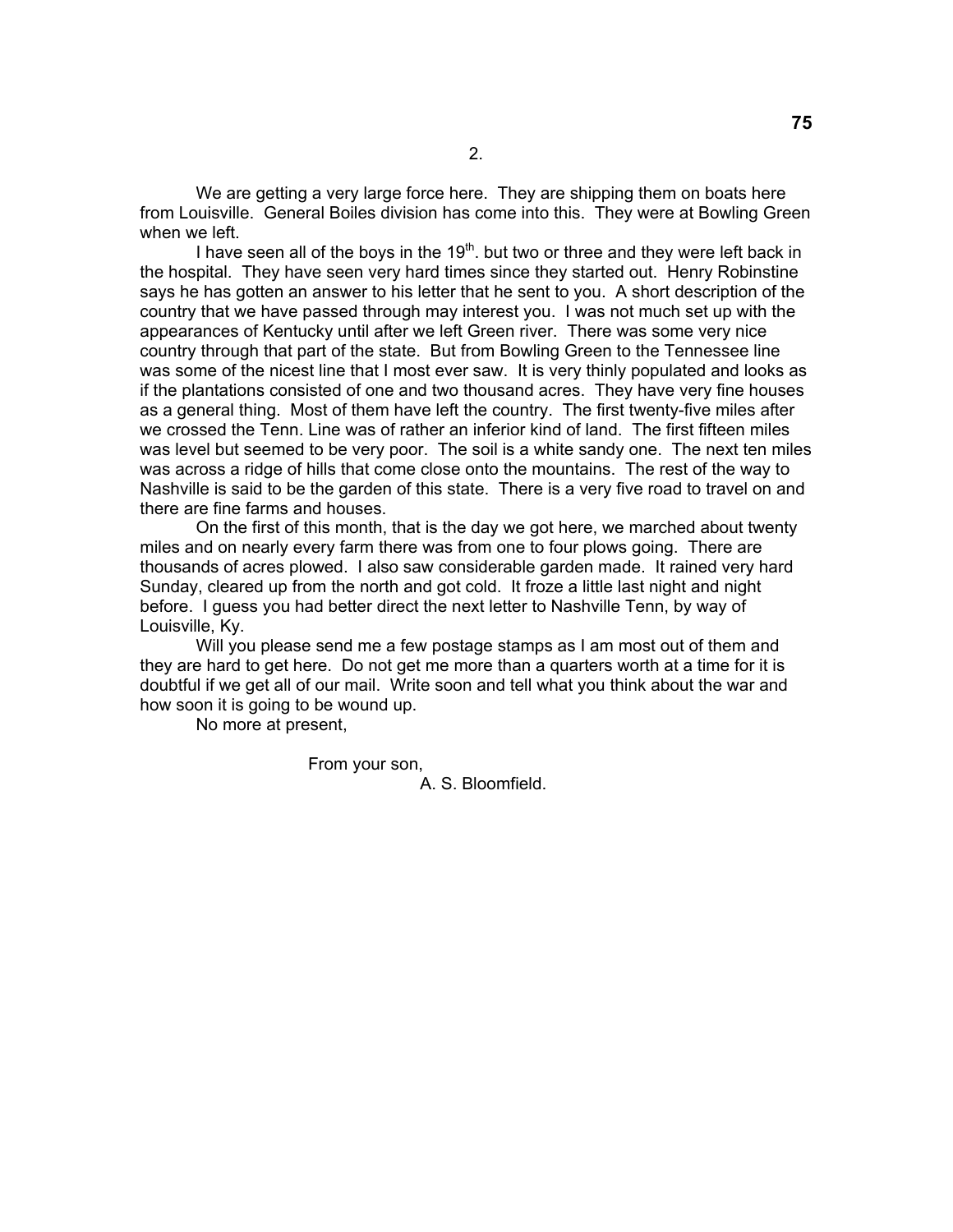### CAMP THREE MILES SOUTH

#### ANDREW JOHNSON.

OF NASHVILLE, TENN.

March,  $8<sup>th</sup>$ , 1862.

Respected Sister:-

I received your letter the  $23<sup>rd</sup>$ . of Feb, and was glad to hear that our folks were all well, and that you think that the army has been at work for the last month, which no one will doubt, that has seen the movements. No difference whether they have had a fight or not the marches have been performed. This division has outwitted the rebels and now we have made an advance of over one hundred miles without firing a shot. Can the next one hundred miles be gained as easy? I fear not as we are getting into such close quarters that the rebels must fight or surrender. You said that you had heard that our Captain had been discharged. He has been deprived of his command for more than two months. We are all very anxious that he shall get his command restored. If we had gotten into any engagement he was to take command. Every boy in the battery say they will n ever fight under any other Captain. If the xxxxxx Government gives him a higher office we will be satisfied. There has been some talk in the company that he is to be promoted. Captain has been sick ever since he came to Nashville. We got two months pay today and most of the boys seem in better cheer. We are getting tired of camp life and we will be glad when we get our little discharge. I do not want any of you to borrow trouble about me for I am one of those people that do not get home sick, but there are lots of the boys that would like this war to dry up. I cannot see how it can last many months now. Some are talking about how long we are to stay here, and they agree about as well as they generally do about such things and I have come to the conclusion that we do not know any thing about it.

 I am thinking that you and the rest had a gay time the night you went to Baltimore. Honkel's battery has gone on another road to our left and I do not know when we will get to see them again. The 19<sup>th</sup>. Ohio were at Bowling Green when we left and I do not know as they have come up yet. I tell you it makes one think of home when we get with some one we know. There seems to be a regular time down at old Elic's straightening up all affairs. Gen. Garfield's division is coming to this point. We are to have an inspection tomorrow morning at nine o'clock. Tell Father I would like to hear from him. No more at present. From your brother,

A. S. Bloomfield.

**76**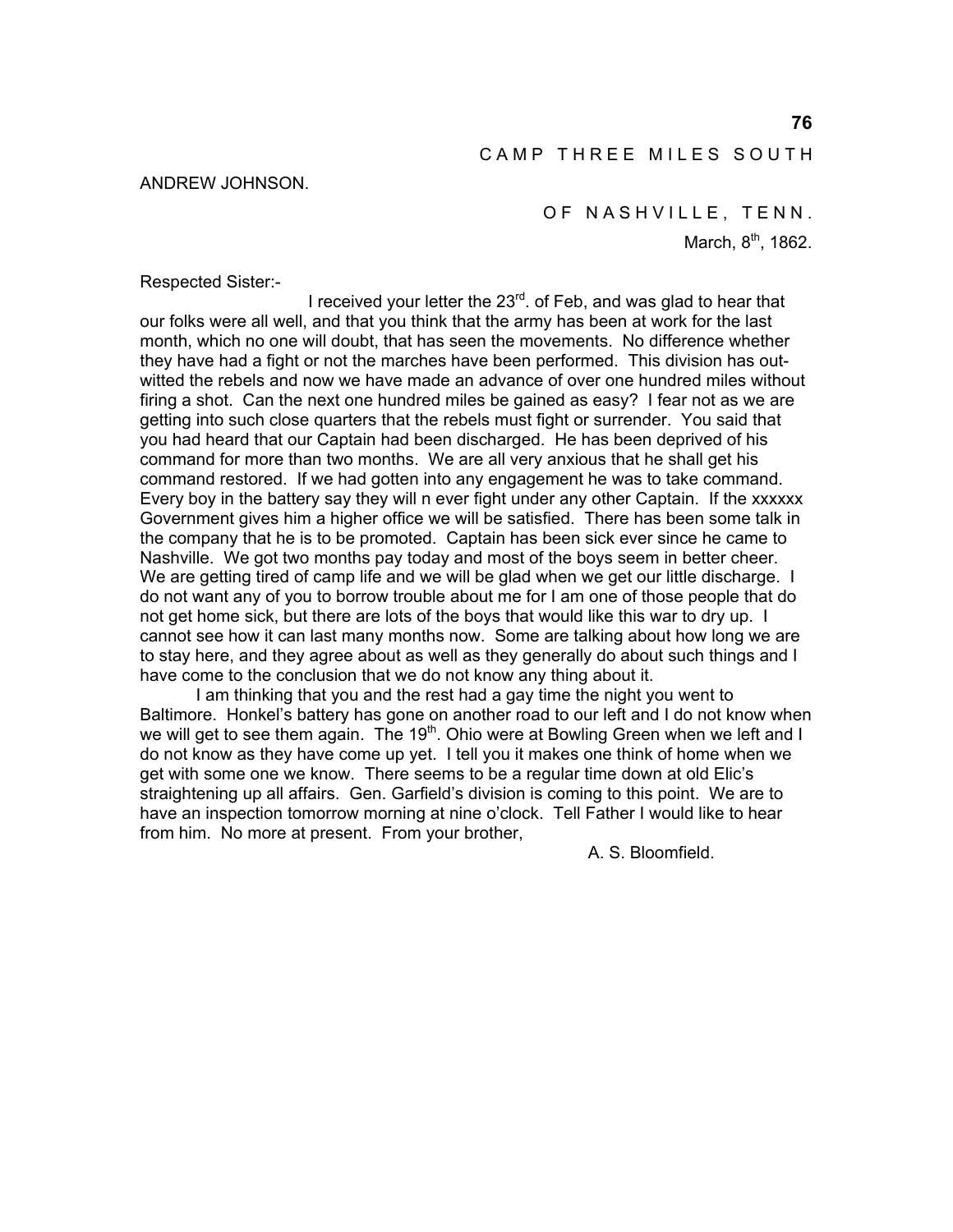# CAMP ANDREW JOHNSON.

March,  $9<sup>th</sup>$ , 1862.

Respected Father:-

 I received your welcome letter this evening which contains very much good and interesting news. I wrote to Celestine yesterday so I will not finish this until tomorrow night. Charley and Lewis are going into the sugar business pretty strong but I do not begrudge them the pleasure that they will have. I think it will be next to soldiering.

 The health of the boys is good as a general thing. There was some excitement in camp today for the first time since coming into this state. About four o'clock some of the Texas Rangers fired into our pickets and drove them in. I did not hear anything of the firing before day light, but just after day break I heard quite a brisk firing that lasted about twenty minutes then there were several regiments sent out and the skirmishing commenced again a few moments after sun up and lasted until about ten o'clock. There were several hundred shots exchanged and the pickets say there was more firing before daylight than after. Several of our men were wounded. I cannot say how many there were for I only saw four. Our boys say they killed seven early in the skirmish and had the bodies collected in a pile, besides there were several wounded prisoners. Several were killed in the latter part of the skirmish. They got a rebel officer as a prisoner. They must have killed more than fifteen. We expect more trouble tonight. We had our horses harnessed and hitched to our pieces all ready for a hearty reception of the rebels.

 I do not know but what we would have felt some better order if they had waited until we had gotten our breakfast.

Monday afternoon, March,  $10<sup>th</sup>$ .

 Everything was quite last night below but there was an awful racket kept up in the heavens and no small quantity of rain fell, but it has cleared up very pleasant and it looks as if spring was here. There was as cold a snap the first of this month as there has been in this state this winter. General Boiles division are crossing the river today.

 You recollect several months ago I wrote you that there was trouble about our Captain. He has been deprived of his command ever since with little hopes of his ever getting it again. The question that would arise as to what was the cause of his losing his command. Soon after we came into Camp Wood there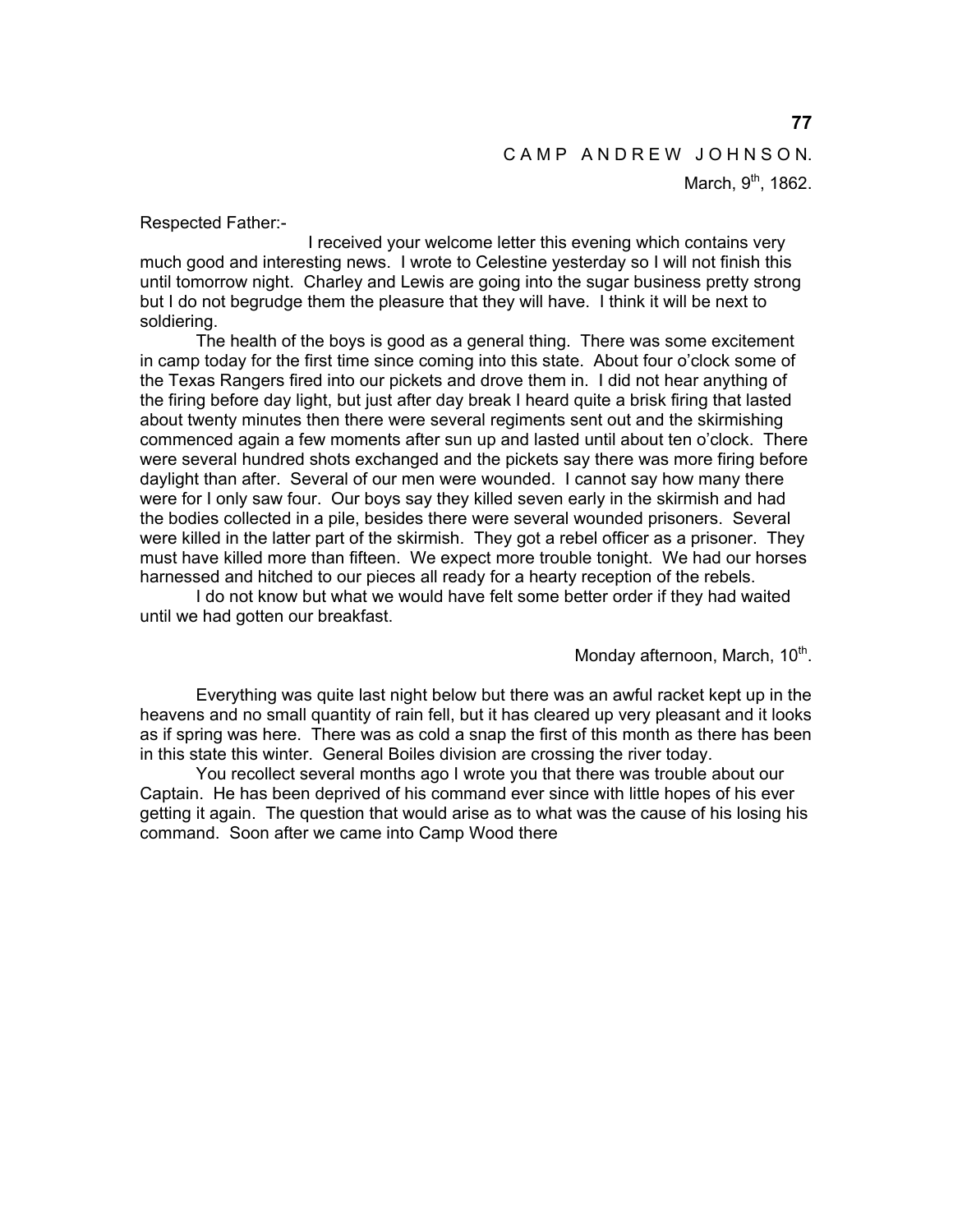were six or eight other batteries came there and it was necessary that there should be a chief over all the batteries, and the man appointed was the Captain of the battery of regulars. His men were all dutch, Irish, French, and as hard a lot of men as ever were together. As you know no other kind of men enlist in the regular service, and they have to be very strict with them or they would not be worth any thing. This Captain's name is Terrill. He was in the fight at Bull's Run and lost every gun and all of his men but two. One a Lieut. And the other a private. He came up to our quarters and gave Captain a lot of orders that were of no use to an intelligent company. It made Captain mad and he turned his back and said he would not do any such a thing, that he knew how to take care of his property placed in his hands and that his batter was made up of intelligent men, and more, that he would never make slaves of them. Terrill arrested him, had him court martialed, but has not gotten a decision on it yet. Captain was not one of those men to forsake his men so he went to General McCook and got permission to ride on his horse with the baggage wagons as a train master. This battery has seen its best days if they do not give him his command. The evening after he was arrested he made a speech to the boys, what had happened and that we might have to fight under another Captain. That we should be sure and sell our lives as dearly as possible and that for his sake to respect our officers, but never be made slaves by them. The men all felt very bad about it and quite a number shed tears. Today brings more bad news for the boys. It is that Captain Hinckel Captain Bush and one more had resigned with some of their Lieuts. And worst of all three of our Lieuts. and the other will as soon as he hears of it, as he is in the hospital. It is all owing to the rigid discipline they have been placed under. If this is the way the volunteers are to be used I guess they will know it when they get the boys to enlist again.

 You speak about how this war is to be settled. I am like you I am afraid it will not be done satisfactory to but a small portion of the ones that have offered their lives to put it down. I have thought I could see it working that way for the last month. You seem to think that the war will be over in two months. I cannot believe that it will last any longer. I think the Mississippi will be cleared out as well as Richmond before this month is gone.

 The rebels left a great amount of property in Nashville when they left it, consisting of beef, pork, crackers, flour and some ammunition.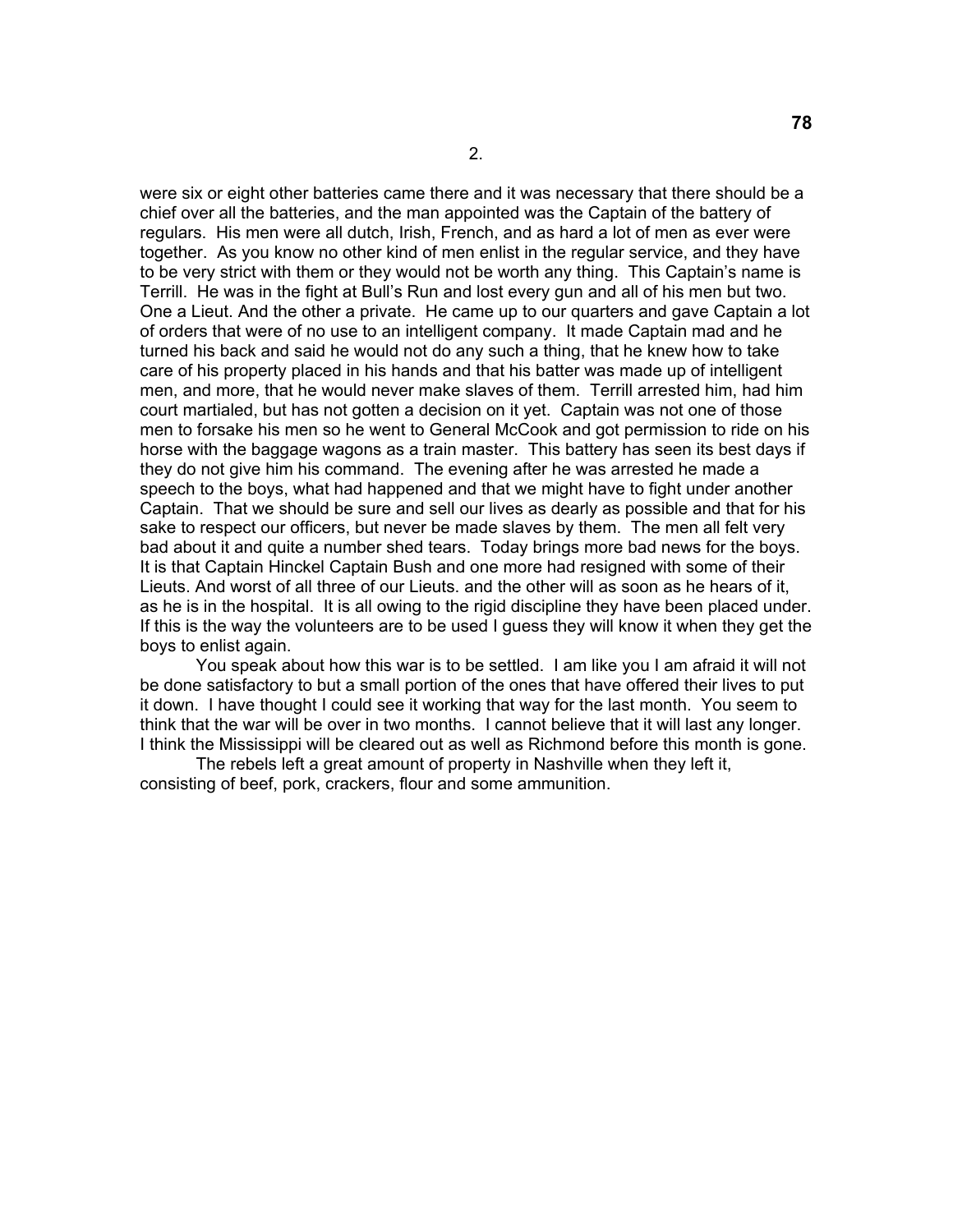Some say it is worth two million dollars. The suspension bridge here that was cut down belonged principally to General Zollicoffer. He had \$150,000.00 in it. They also burned his houses and have left his family poor. This is the way they treat their best friends. Probably they are taking their revenge on his property because he was so unlucky as to get killed in battle.

I hear cannonading to our left. It may be in Mitchel's divison.

 We learn this evening that Manassus has been taken and the hills of old Tennessee resound with loud cheers of the soldiers.

Tuesday morning, March, 11<sup>th</sup>.

 This is a very pleasant spring morning. Every thing is quiet in our battery. Between four and five this morning there was a brisk firing among the pickets. I have not heard what the result is.

No more at present.

From your son,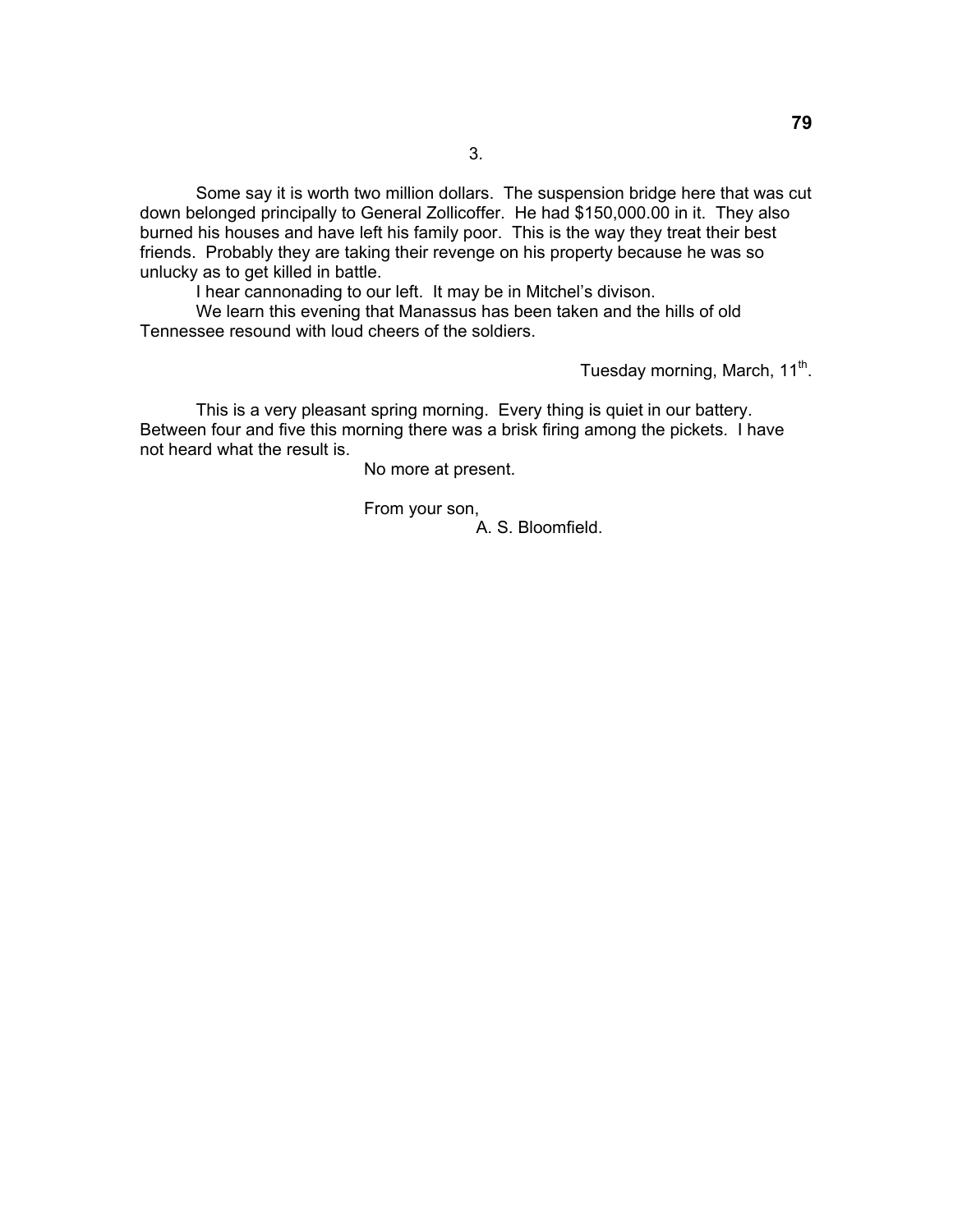#### CAMP MERCHANT TENN.

March, 18<sup>th</sup>, 1862.

Respected Father:-

 I take the opportunity of writing you a few lines to let you know where I am now as you will be sure to hear of the move of this division. We started from Nashville last Sunday morning in General Johnson's brigade and have marched two days and are now eight miles from Columbia, and five miles south of Spring hill. From what I can learn we are on our way to Decatur Alabama. We have halted two days for the reason that the bridge over Duck is burning. There was one regiment of cavalry ahead of us and they were so close on to the rebels as they retreated that they saw some of them and almost saved the bridge. We will have to wait until the bridge is done, for the river is a sluggish stream and cannot be forded on account of the mud. We may march down to the river tomorrow but we cannot cross this week.

 We learn in camp today that a force is coming up the Tennessee river and have taken possession of Decatur. I think it is General Grant. If that is so we will have them surrounded, and from what I can learn there are only twenty thousand of the rebels. We are under General Hallock now, or rather in his division. General Buel's division is on the left. General Mitchel is on another road east of this division only eight miles, and there is a large force to our right. From what I can learn there is about one hundred and seventy thousand in these four divisions, and they are all after a poor miserable reckless, undisciplined, poorly armed cowardly, insignificant little army of less than twenty five thousand. Will we whip them? Will they Stand us a fight? Will they run or surrender? All of these questions can be answered before many days. There are all sorts of rumors in camp. One is going the rounds that our forces have possession of Richmond. It is certainly not an impossibility and the citizens say down here that old Jeff and some more of his best friends have run off with all the specie they could get.

 They are say they are whipped. There are deserters coming into camp every day besides prisoners are very easy to get. I think this thing will be brought to a close soon.

 General McCook says we will never go any farther than Decatur. And if we do not get a fight before we get there at that place we will never see any fighting, and worse than all, chief of artillery, that is old Terrill, says that all volunteer artillery will be discharged before four weeks.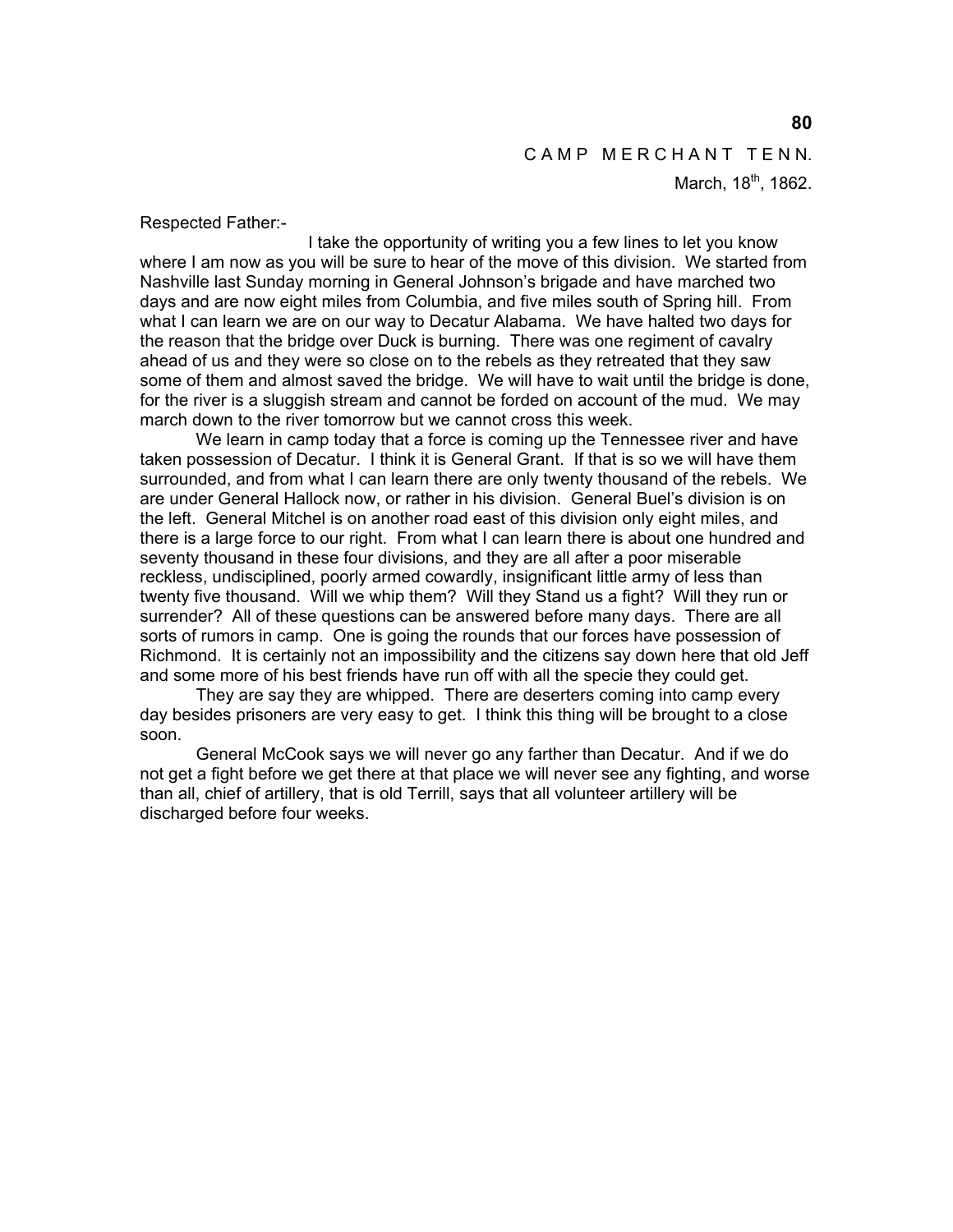All the batteries have been filled up with infantry. They are transferred for thirty days. Captain has gone to Washington City. One of our Lieut. has resigned and he got an honorable discharge. It was Lieut. Pinney. He lives in Ravenna.

There was one of our men died in the hospital at Nashville. He was a married man and lived in Charleston. He has a brother in our company yet. The most of the boys are in very good health at present. This is a very nice country down here.

We have at last gotten in the land of cotton. There are plenty of plantations that have over one hundred niggers on them. I saw peach trees out in bloom on the  $15<sup>th</sup>$ . of this month.

I see a great many nice fields of wheat in this state. We have not had any mail for ten or twelve days. We expect one tomorrow.

Write as soon as convenient.

From your son,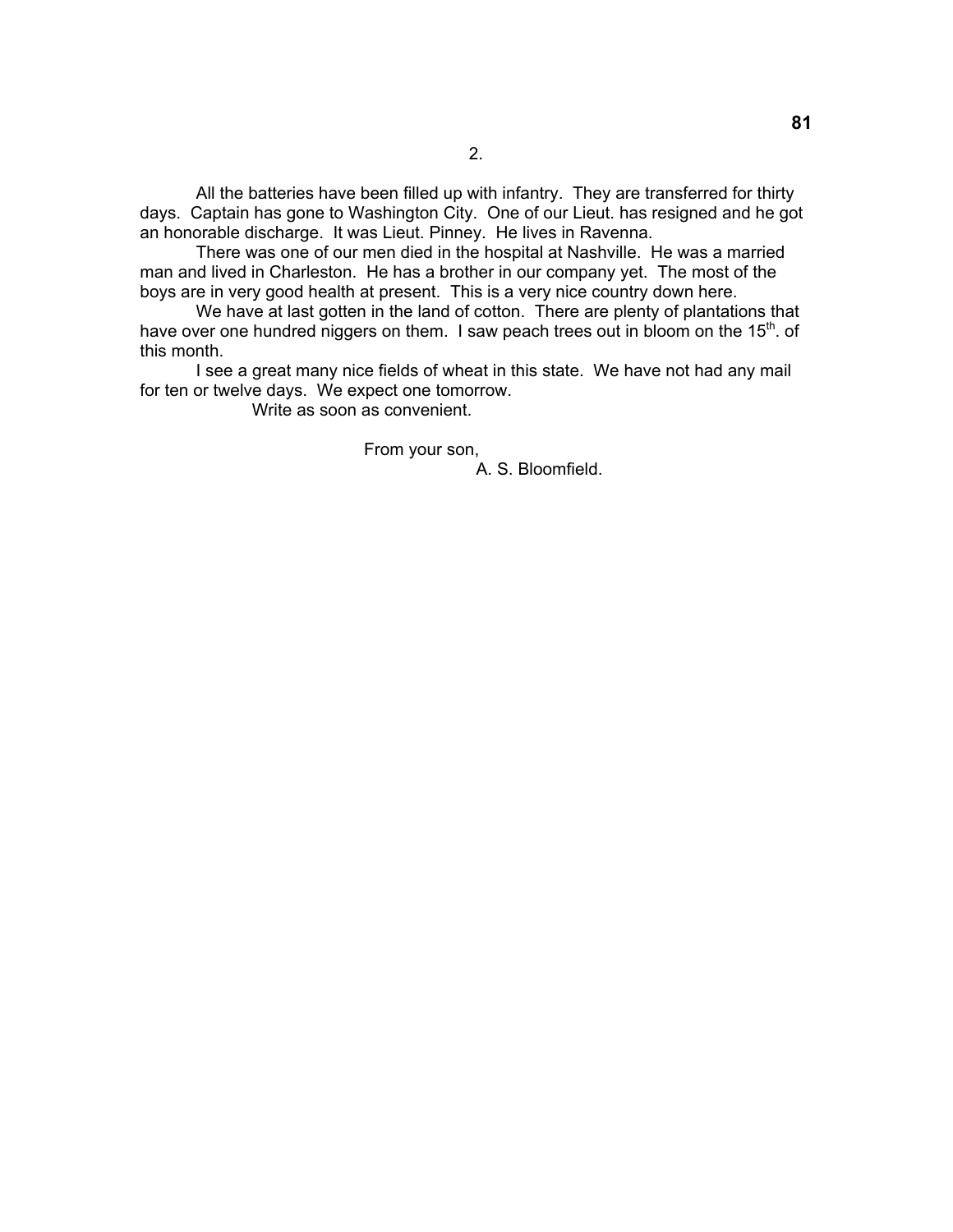ON RIGHT BANK OF DUCK RIVER, OPPOSITE OF THE TOWN COLUMBIA. Mch, 27, 1862.

Respected Sister:-

 I received your letter yesterday and read it with much pleasure. We have not received much mail for the last two weeks. Received a large on yesterday. I suppose that maple sure is all the go out home now. and a slow go there must be if there is no one to tend to it but Thomas. For that has been the way sugar making has been carried on for the last four years.

 I guess that Lewis will know how soldiering goes by the time he gets done making sugar if he only had the hard bread, fat meat and coffee and nothing else to eat. We are about forty five or fifty miles south of Nashville. I cannot say how far we are from the south line of the state but not a great ways.

We have been in this camp ever since the 21<sup>st</sup>. and how long we are to stay I cannot say. There is no way to cross the river until the bridge is finished. It is about three hundred feet in lentgh. The rebels have burned all the bridges on this river to prevent the progress of our army. There is a report in camp that a force has come up the Tennessee river and gotten in the rear of the rebels and cut off their retreat into Alabama. They are variously estimated at from twenty five to fifty thousand and that they are going to give us one more fight but I guess they will conclude the old way of fighting is the best, that is running and burning all they leave behind.

 I cannot see how they can have the face to make a stand any where after evacuating such a place as Manassus and Bowling Green and a great many more of nearly as much importance; besides they got nicely flogged at Fort Donaldson, Fort Henry, Roanoke Island, Mill Springs, Bee Ridge and quite a number more that I could mention. Without any doubt Richmond and New Orleans are taken before this time. From what I have heard of the fight Pea Ridge the rebels showed their bravery most in that fight of any, yet they fought three days and were not in a fort.

 The citizens down here are very much astonished at the treatment they receive form us. They say we use them better than the rebels did.

**82**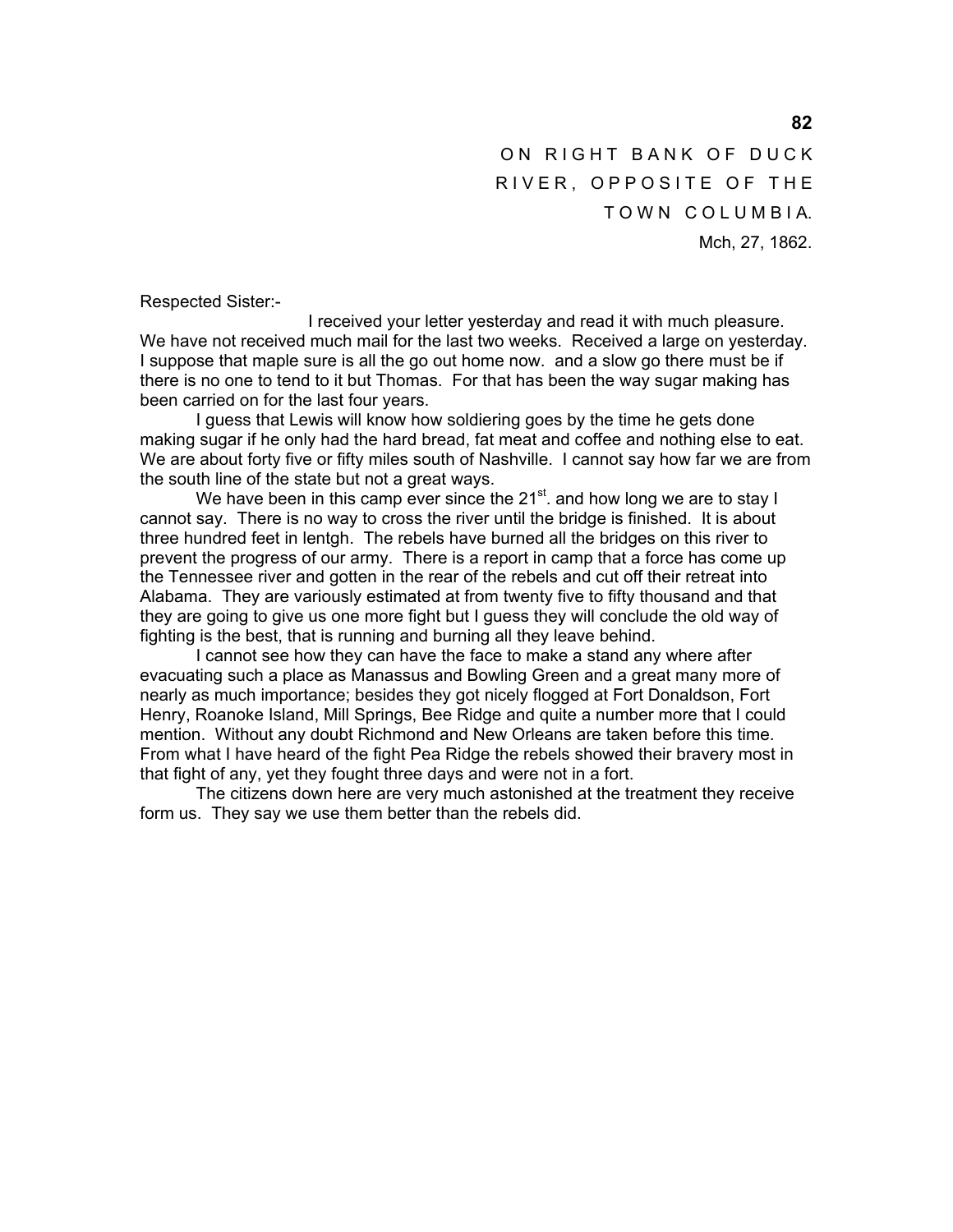We are encamped on the right hand side of the turn pike in a very nice grove. It has been very pleasant weather for the last few days. Some warmer than in Ohio, for if you were here today you would see the men laying around in the shade of the trees and wagons. The buds of the forest trees are beginning to look as though they were going to leaf soon.

The 19<sup>th</sup>. Ohio were in camp three days near our battery when we were at Bowling Green. I have not seen any thing of them since. They crossed the river at Nashville a few days after we did and went out on the pike that took to the left of the one we were on. From what I can learn they are on this road now and that all of the troops are coming on this pike to cross the river. Some of the boys think we will be discharged before a great while. There is some excitement in camp about volunteering in the regular service. I hear that there are a great many going and I learn that one regiment that all volunteered but one, to go as regulars. If these things are so the volunteers will be discharged soon.

Friday, March, 28<sup>th</sup>.

 I put off finishing this letter until this morning to see if I could not fill this page with news, but I cannot say that I have any yet. Many of the boys think now that we will be at home by the  $4<sup>th</sup>$  of July. What do the people think about it up in America? I quess the troops will begin to cross the river by Sunday. No more at present.

From your brother,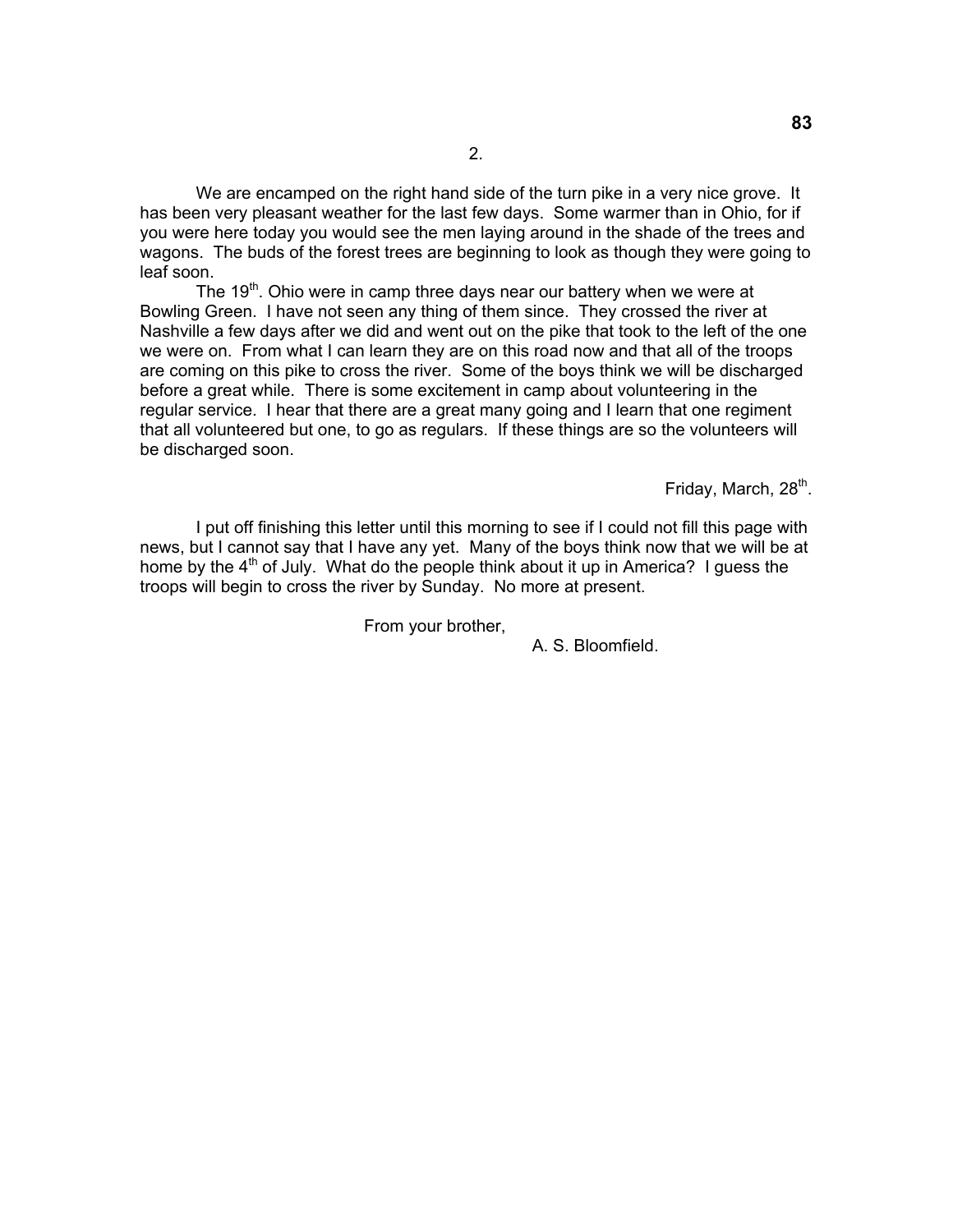Mach, 31st, 1862.

Respected Brother:-

 I received two letters from home yesterday and was glad to know that you was all well. I must make this letter answer both as I do not know how soon we will move. We have orders to be ready to march at a moment's notice. I think we will go by tomorrow noo sure, and before one week I will venture to say we will be at the Tennessee river, and if there are any rebels there they will get cleaned out, as old Heller said.

 Last Saturday Gen. Nelson's division crossed the river. There are sixteen thousand of them with three batteries of artillery. Honckels was one. I saw Yarians' boys. Eli had the jaundice but is getting along fine. All of these troops had to ford the river. The bridge will not be done for a day or so.

 The river is a very nice one to ford. It was fun to see the men jump into the water. All of them would take off the greater part of their clothing. Some all of them. Yesterday there was another division crossed the same way. The 19 $<sup>th</sup>$  took the lead. I</sup> saw most of the boys that are along.

 Collins is in the hospital. They left William Fulton back on this march. He is sick. They said that Cooper Woods got a discharge that morning, and also Billy Saint. Won't Bub sing loud about next Sunday at meeting? I will bet it will be amusing to hear him blow about soldiering. There are troops crossing this morning. I think we are to be the last division to cross because we have to finish the bridge.

 The water is about waist deep where the ford is. It has been very pleasant down here. The pasture is up so that the cattle can feed. The woods are looking green and the poplar leaves are about the size of peach leaves.

 I guess I must make on sheet do this time. There was a great deal of news in your letters. We will talk these things all over some time next summer if everything works right.

 I cannot see how this war can last sixty days longer. There are several of the Generals trying to get Capt. Cotter back to his battery. I hope to God they have success. The Generals know what kind of metal he is made of and you need not trouble yourself about me or any one else that is in this battery for let come what will we are determined to make the best of it. I expect to write soon again. Write as often as convenient.

Your brother,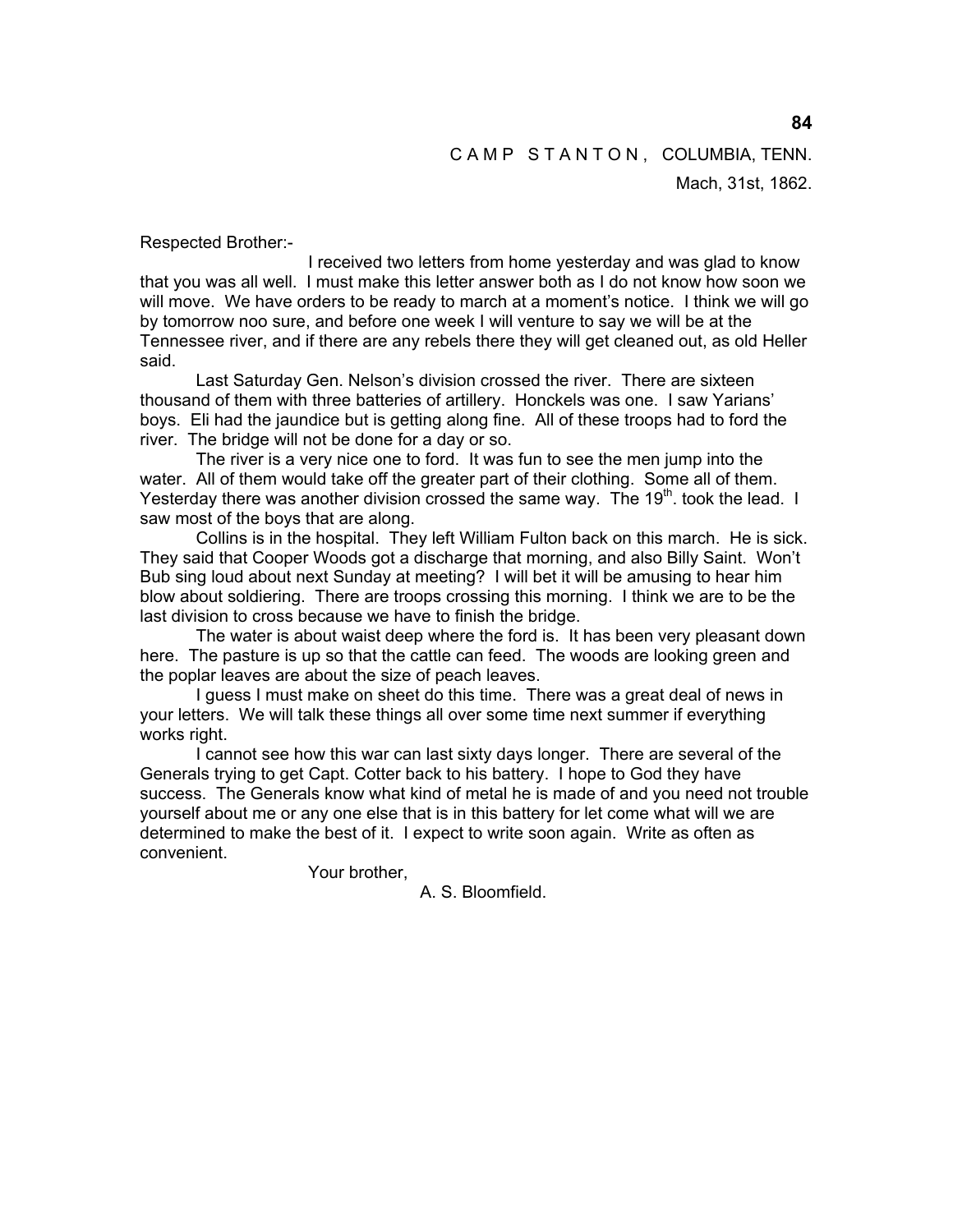IN CAMP ON THE BATTLE FIELD AT SHILO, AT PITTSBURG LANDING, TENN. April, 15, 1862.

Respected Sister:-

 I received your welcome letter yesterday, which was dated on the  $4<sup>th</sup>$ . of April. I was glad to learn that you and the rest of the folks were all well. I should like very much to have seen Newell. I had been listening for the news that Susan Dilley was married. Well Celestine, it has been two weeks since I have written home and I expect you and the rest of our folks are getting uneasy by this time. We were ordered to march about one hour after I sealed the last letter I wrote and marched every day until we got here. on Sunday morning the  $6<sup>th</sup>$ . we were sixteen miles from Savannah and Pittsburg Landing is ten miles up the river. Sunday morning before we started we heard the cannons roaring and in a few orders we got orders to go along as fast as possible. When within three miles of Savannah, we halted fed our horses and rested and then went down to the river to take the boat, leaving every thing back but one blanket, canteen and haversack. It was dark before we got to the river and we lay on the stream all night, through a hard drenching rain. We were kept back to give the infantry a chance to go. The gun boats kept up firing every fifteen minutes all night. While laying here there was a boat load of six hundred wounded came to the hospital and orders were given to prepare for six thousand more. These men were wounded in every conceivable way that one could imagine. Well we got loaded by nine o'clock and went up to the Landing a distance of ten miles, unloaded and got up on the bank a few minutes before twelve. This was just in the hottest part of the fight. Such roaring of musketry was never heard before on this continent and the booming of the cannon, well it was indiscribable.

 The rebels were beginning to retreat. As luck would have it we had a good officer to take us out. Our old chief of artillery. Gillman. We all felt right when he rode up and asked us if we were ready for the fight. We tried for some time to get a position but did not get it. There were some cannon balls came rather close to our heads to sound very pleasant to our ear. Two of our boys got bullet holes through their clothes and one got shot in one of his fingers. This is the only one wounded in our battery. Honckels battery was not in the fight. The

**85**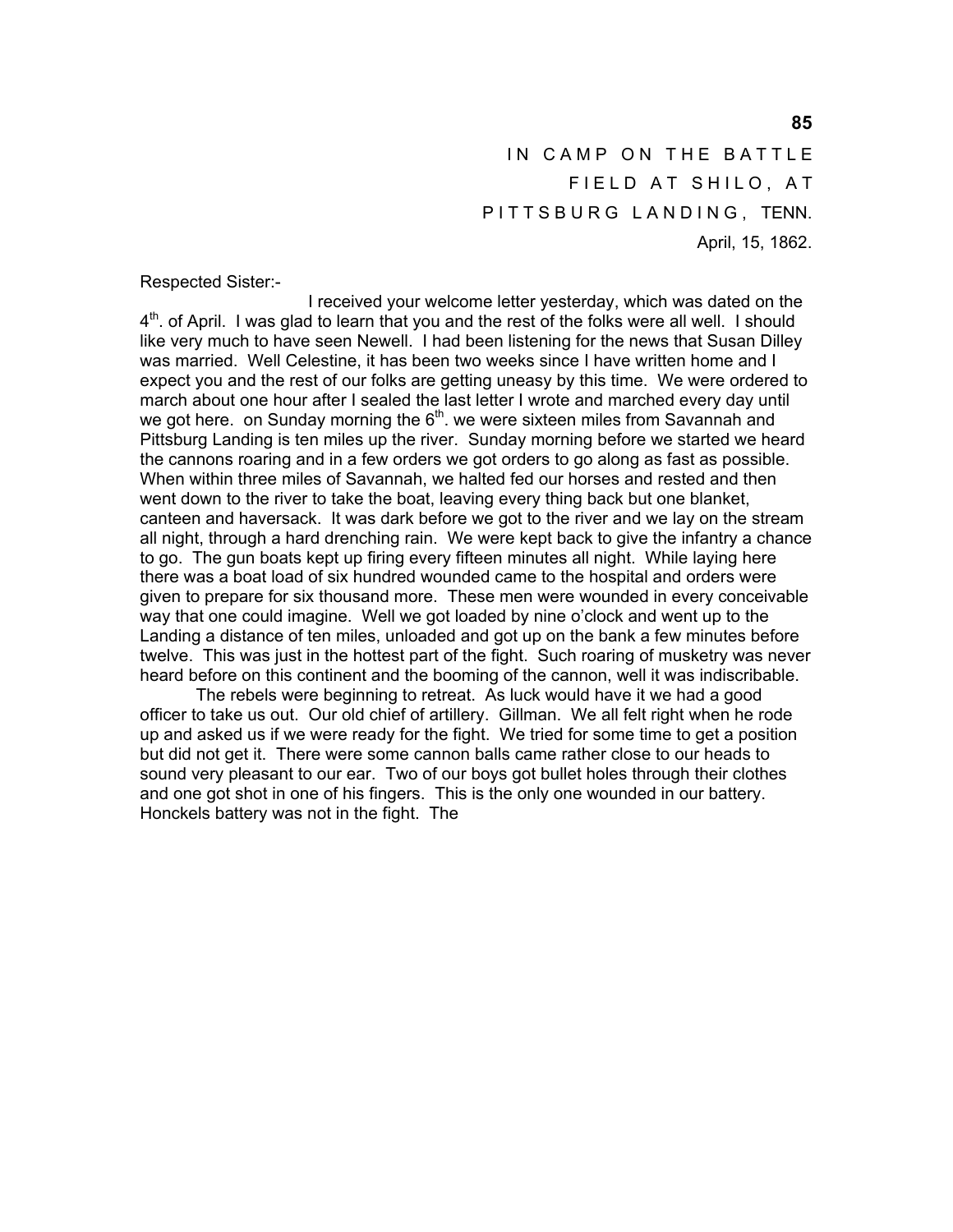$19<sup>th</sup>$ . was in all day Monday. There were several killed but none that I am acquainted with. Arthur Davis was wounded but not bad. There is a boy that lived near Baltimore by the name of Wheeler who go one leg shot off. They lost their Major early in the fight in the morning. Captian Terrill that we hated so fought bravely. He silenced two of the best batteries the rebels after having some of his men killed. He and his Lieut. Took a post of their guns. I saw Web. Bissel yesterday.

 There is a very large force here now. Near two hundred thousand. The rebels are fortifying at Corinth a distance of twenty miles from this point. I heard this morning that they are evacuating that place. I guess they found out that our men were getting them surrounded. We are on the west bank of the Tennessee river, six miles from the Mississippi line and ten from the Alabama. There is one division moving today. I have no knowledge as to when we are going to move. We are in Gen. Johnson's brigade, and I think we are going to remain there.

 There is some prospect of his giving back our old Captain again. Every boy in the battery have seen the time they would give more to shoot him than any man living. You will without doubt get a better discription of this battle out of the papers than I will be able to give. The battle field is seven miles long and five wide. Some of the ground was fought over three times. On Sunday our men were all whipped and if it had not been for Buel's army the would have been chased into the river. You can get all of the particulars about the reinforcements out of the papers. We were not allowed to send any mail for ten days after the battle, or I should have written sooner.

 I have seen the sight of the largest battle field on the continent to my satisfaction. The greater portion of the men lay unburried for over five days, and some are not burried yet. They buried our men first and then came the rebels time.

 I cannot say how many were killed on either side as I have not seen the official report. Every log house, stable wood shed and corn crib was filled with wounded and dead for miles in all directions, and there were a great many of the wounded that lay on the field from Sunday until Wednesday without any care. It was cool all week and rained every day. We have not seen a tent yet. I shall not say anything about what we have to endure for it is very little when compared with what the wounded have endured on this field. I guess you can believe all you hear with safety, for I consider it indescribable to one that has been it. Without doubt this is the hardest battle that will be fought. I think they are nearly cornered now. They lost one of their best officers and another lost his arm. I have never thought that we would get home before the fourth of July.